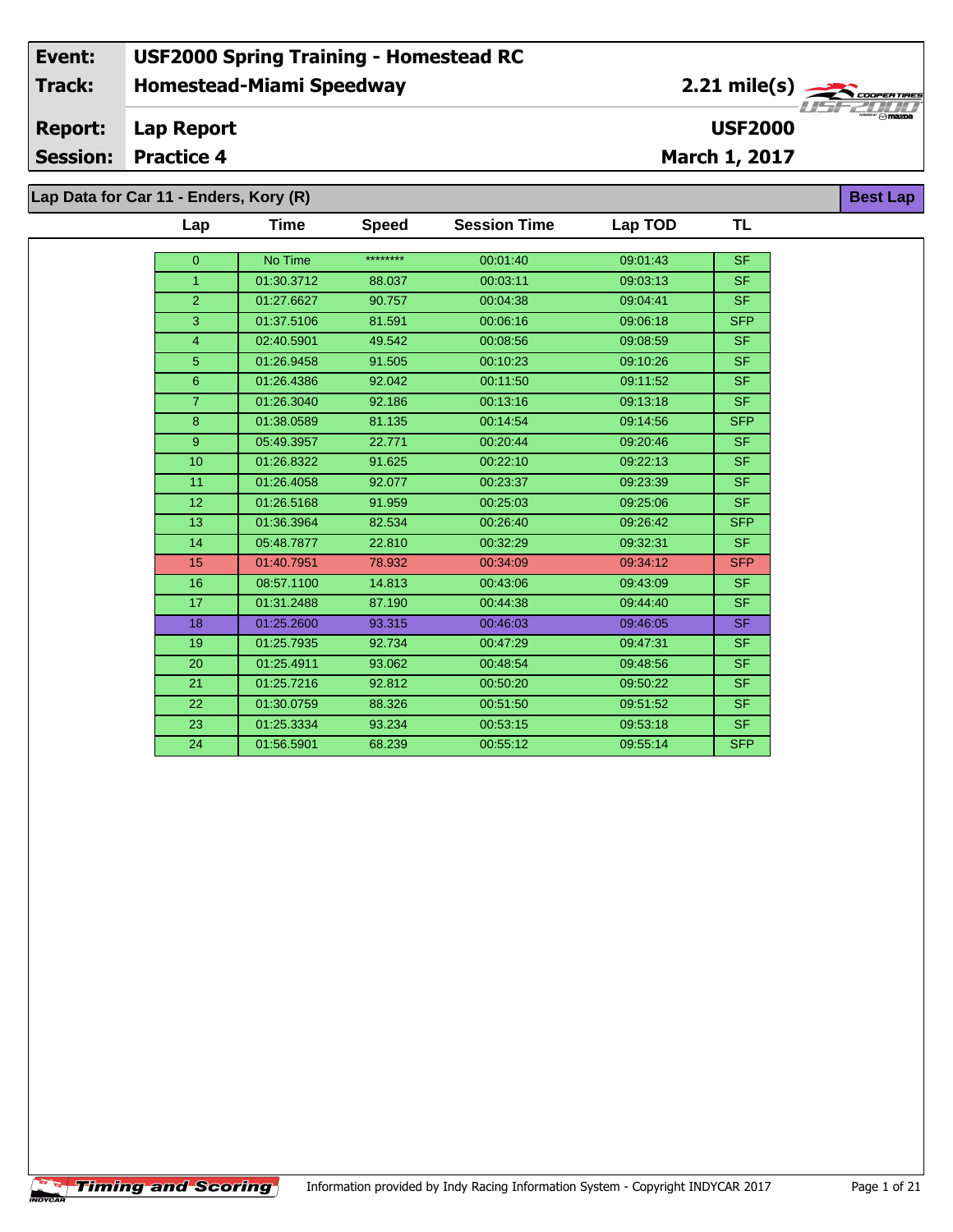### **Homestead-Miami Speedway Lap Report March 1, 2017 Event: USF2000 Spring Training - Homestead RC Track: Report: Session: Practice 4 USF2000** 2.21 mile(s) **Best Lap Lap Data for Car 12 - de la Vara, Moises (R)**

 01:26.2787 92.213 00:25:07 09:25:09 SF 01:26.0813 92.424 00:26:33 09:26:36 SF 01:36.4413 82.496 00:28:010 09:28:12 SFP 14 11:45.1855 11.282 00:39:55 09:39:57 | SF 01:26.2778 92.214 00:41:21 09:41:23 SF 01:26.2131 92.283 00:42:47 09:42:50 SF 01:36.8807 82.122 00:44:24 09:44:27 SFP 04:08.9027 31.964 00:48:33 09:48:35 SF 01:25.8922 92.628 00:49:59 09:50:01 SF 01:27.4883 90.938 00:51:27 09:51:29 SF 01:25.3097 93.260 00:52:52 09:52:54 SF 01:25.6004 92.943 00:54:18 09:54:20 SF 01:25.3460 93.221 00:55:43 09:55:45 SF

| TL<br>Time<br><b>Session Time</b><br>Lap TOD<br><b>Speed</b><br>Lap<br>********<br><b>SF</b><br>No Time<br>09:01:50<br>00:01:47<br>$\mathbf{0}$<br><b>SF</b><br>01:31.4250<br>87.022<br>00:03:19<br>09:03:21<br>1.<br>SF.<br>$\overline{2}$<br>01:28.7137<br>89.682<br>00:04:48<br>09:04:50<br><b>SFP</b><br>3<br>01:37.9557<br>00:06:26<br>09:06:28<br>81.220<br>SF.<br>02:52.9036<br>00:09:18<br>46.014<br>09:09:21<br>4<br>SF.<br>5<br>01:26.5666<br>91.906<br>00:10:45<br>09:10:47<br>SF.<br>6<br>01:28.5943<br>89.803<br>00:12:14<br>09:12:16<br>SF.<br>01:26.3394<br>92.148<br>00:13:40<br>09:13:42<br><b>SFP</b><br>01:37.7880<br>8<br>81.360<br>00:15:18<br>09:15:20<br>SF.<br>9<br>06:56.5758<br>19.099<br>00:22:14<br>09:22:16<br>SF.<br>10 <sup>°</sup><br>01:26.6748<br>91.791<br>00:23:41<br>09:23:43 |  |  |  |  |
|--------------------------------------------------------------------------------------------------------------------------------------------------------------------------------------------------------------------------------------------------------------------------------------------------------------------------------------------------------------------------------------------------------------------------------------------------------------------------------------------------------------------------------------------------------------------------------------------------------------------------------------------------------------------------------------------------------------------------------------------------------------------------------------------------------------------|--|--|--|--|
|                                                                                                                                                                                                                                                                                                                                                                                                                                                                                                                                                                                                                                                                                                                                                                                                                    |  |  |  |  |
|                                                                                                                                                                                                                                                                                                                                                                                                                                                                                                                                                                                                                                                                                                                                                                                                                    |  |  |  |  |
|                                                                                                                                                                                                                                                                                                                                                                                                                                                                                                                                                                                                                                                                                                                                                                                                                    |  |  |  |  |
|                                                                                                                                                                                                                                                                                                                                                                                                                                                                                                                                                                                                                                                                                                                                                                                                                    |  |  |  |  |
|                                                                                                                                                                                                                                                                                                                                                                                                                                                                                                                                                                                                                                                                                                                                                                                                                    |  |  |  |  |
|                                                                                                                                                                                                                                                                                                                                                                                                                                                                                                                                                                                                                                                                                                                                                                                                                    |  |  |  |  |
|                                                                                                                                                                                                                                                                                                                                                                                                                                                                                                                                                                                                                                                                                                                                                                                                                    |  |  |  |  |
|                                                                                                                                                                                                                                                                                                                                                                                                                                                                                                                                                                                                                                                                                                                                                                                                                    |  |  |  |  |
|                                                                                                                                                                                                                                                                                                                                                                                                                                                                                                                                                                                                                                                                                                                                                                                                                    |  |  |  |  |
|                                                                                                                                                                                                                                                                                                                                                                                                                                                                                                                                                                                                                                                                                                                                                                                                                    |  |  |  |  |
|                                                                                                                                                                                                                                                                                                                                                                                                                                                                                                                                                                                                                                                                                                                                                                                                                    |  |  |  |  |
|                                                                                                                                                                                                                                                                                                                                                                                                                                                                                                                                                                                                                                                                                                                                                                                                                    |  |  |  |  |

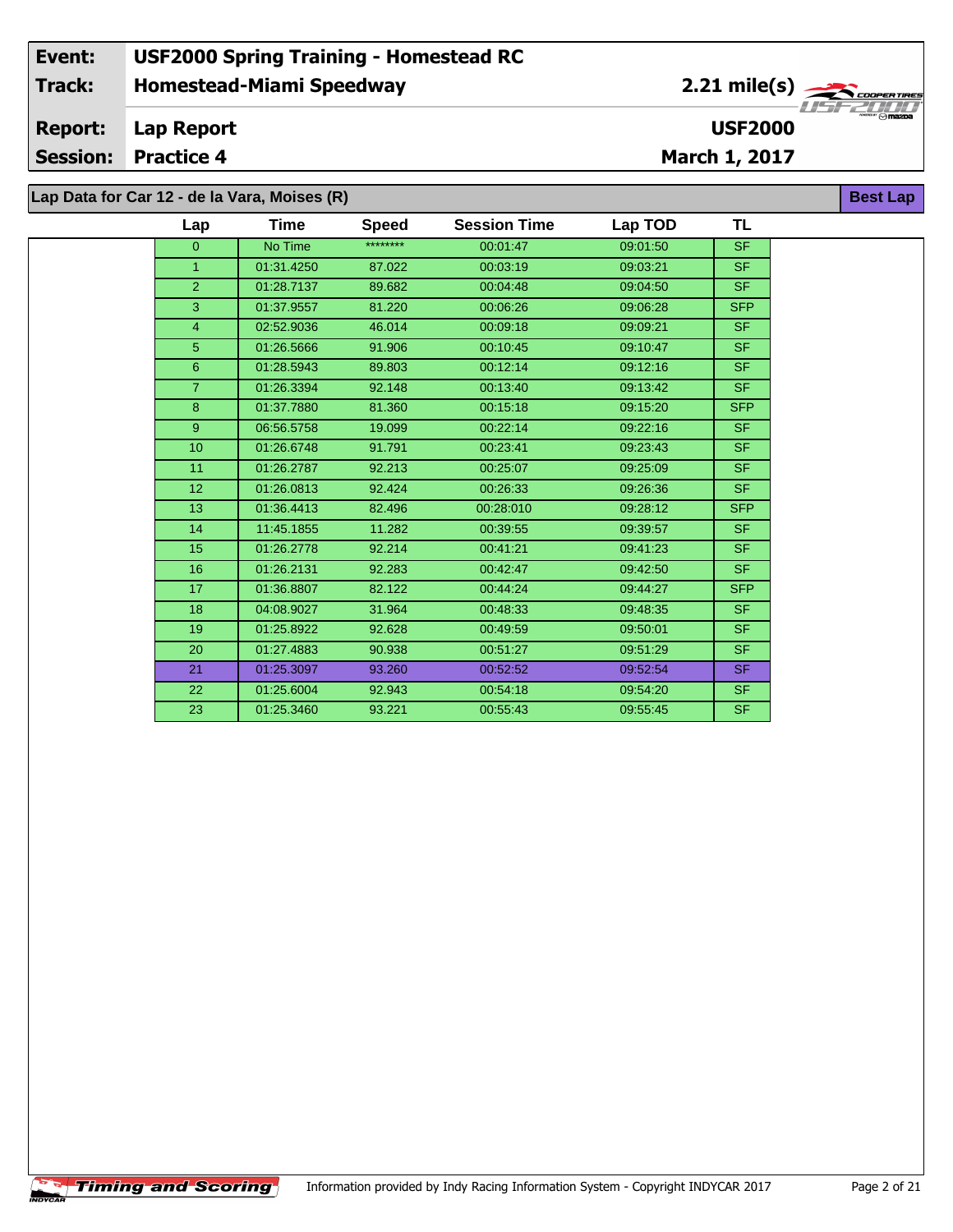#### **Event: USF2000 Spring Training - Homestead RC 2.21 mile(s) Track: Homestead-Miami Speedway** .<br>COOPERTIRE **Report: Lap Report USF2000 Session: Practice 4 March 1, 2017 Lap Data for Car 2 - Donison, Ricky (R) Best Lap**

|  | Lap             | Time       | <b>Speed</b> | <b>Session Time</b> | Lap TOD  | <b>TL</b>  |  |  |  |
|--|-----------------|------------|--------------|---------------------|----------|------------|--|--|--|
|  | $\overline{0}$  | No Time    | ********     | 00:05:35            | 09:05:37 | <b>SF</b>  |  |  |  |
|  | $\mathbf{1}$    | 01:27.0325 | 91.414       | 00:07:02            | 09:07:04 | <b>SF</b>  |  |  |  |
|  | $\overline{2}$  | 01:26.9592 | 91.491       | 00:08:29            | 09:08:31 | <b>SF</b>  |  |  |  |
|  | 3               | 01:26.3048 | 92.185       | 00:09:55            | 09:09:57 | <b>SF</b>  |  |  |  |
|  | 4               | 01:26.2868 | 92.204       | 00:11:22            | 09:11:24 | <b>SF</b>  |  |  |  |
|  | 5               | 01:27.6195 | 90.802       | 00:12:49            | 09:12:51 | <b>SF</b>  |  |  |  |
|  | 6               | 01:53.1014 | 70.344       | 00:14:42            | 09:14:44 | <b>SFP</b> |  |  |  |
|  | $\overline{7}$  | 06:23.9405 | 20.722       | 00:21:06            | 09:21:08 | SF         |  |  |  |
|  | 8               | 01:26.8130 | 91.645       | 00:22:33            | 09:22:35 | SF.        |  |  |  |
|  | 9               | 01:26.2075 | 92.289       | 00:23:59            | 09:24:01 | <b>SF</b>  |  |  |  |
|  | 10 <sup>1</sup> | 01:25.9628 | 92.552       | 00:25:25            | 09:25:27 | SF.        |  |  |  |
|  | 11              | 01:25.6420 | 92.898       | 00:26:51            | 09:26:53 | SF         |  |  |  |
|  | 12 <sub>2</sub> | 01:33.1398 | 85.420       | 00:28:24            | 09:28:26 | <b>SF</b>  |  |  |  |
|  | 13              | 01:25.8487 | 92.675       | 00:29:50            | 09:29:52 | <b>SF</b>  |  |  |  |
|  | 14              | 01:26.2790 | 92.212       | 00:31:16            | 09:31:18 | <b>SF</b>  |  |  |  |
|  | 15              | 01:25.8133 | 92.713       | 00:32:42            | 09:32:44 | <b>SF</b>  |  |  |  |
|  | 16              | 01:52.5510 | 70.688       | 00:34:34            | 09:34:37 | <b>SFP</b> |  |  |  |
|  | 17              | 04:56.8105 | 26.805       | 00:39:31            | 09:39:33 | SF.        |  |  |  |
|  | 18              | 01:26.5867 | 91.885       | 00:40:58            | 09:41:00 | <b>SF</b>  |  |  |  |
|  | 19              | 01:25.8318 | 92.693       | 00:42:24            | 09:42:26 | SF.        |  |  |  |
|  | 20              | 01:25.8269 | 92.698       | 00:43:49            | 09:43:52 | <b>SF</b>  |  |  |  |
|  | 21              | 01:30.8648 | 87.559       | 00:45:20            | 09:45:23 | <b>SF</b>  |  |  |  |
|  | 22              | 01:29.7561 | 88.640       | 00:46:50            | 09:46:52 | <b>SF</b>  |  |  |  |
|  | 23              | 01:31.2129 | 87.225       | 00:48:21            | 09:48:24 | <b>SF</b>  |  |  |  |
|  | 24              | 01:30.8570 | 87.566       | 00:49:52            | 09:49:54 | SF.        |  |  |  |
|  | 25              | 01:26.0064 | 92.505       | 00:51:18            | 09:51:20 | SF.        |  |  |  |
|  | 26              | 01:27.8723 | 90.540       | 00:52:46            | 09:52:48 | <b>SF</b>  |  |  |  |
|  | 27              | 01:35.9138 | 82.949       | 00:54:22            | 09:54:24 | <b>SFP</b> |  |  |  |
|  |                 |            |              |                     |          |            |  |  |  |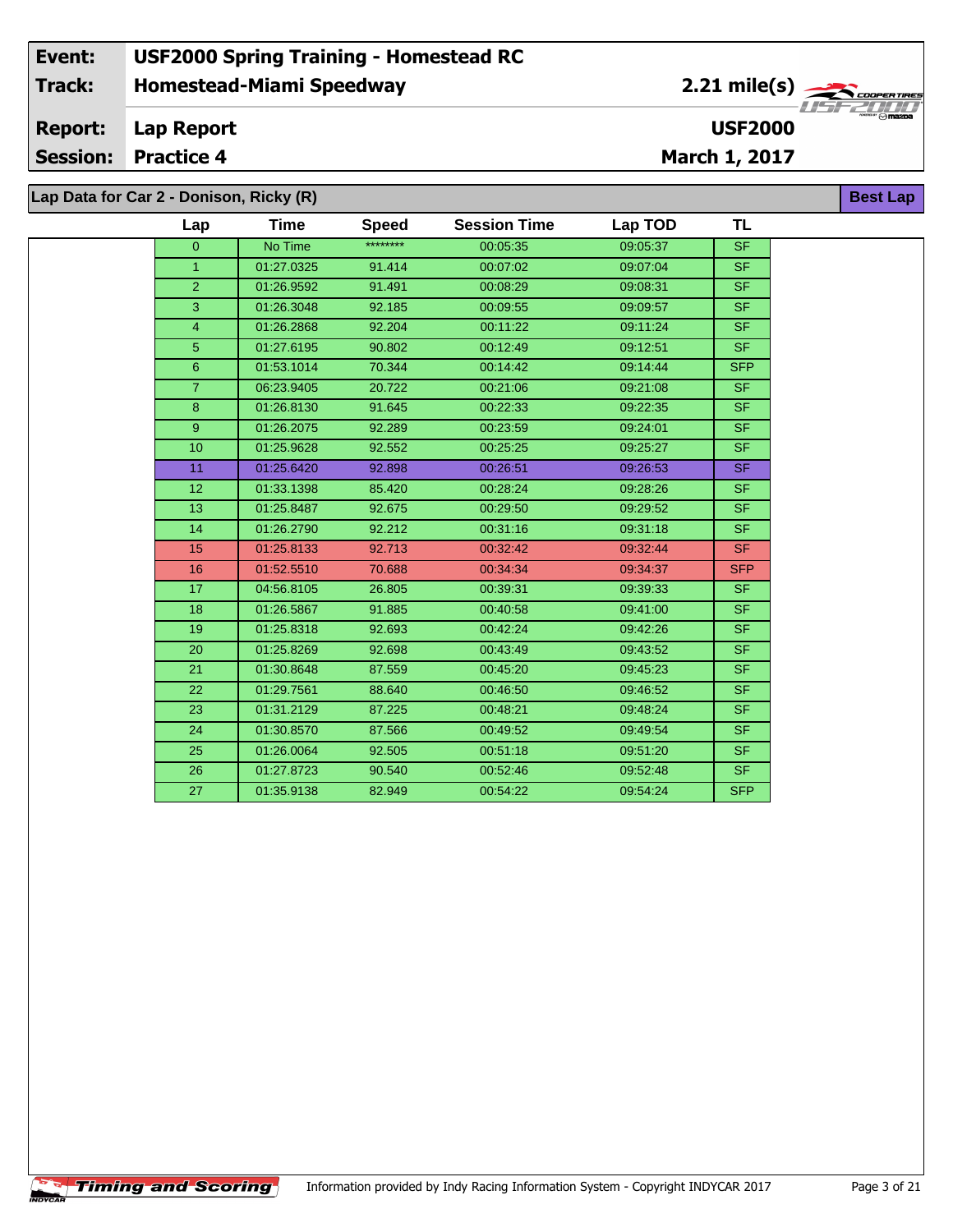#### **Event: USF2000 Spring Training - Homestead RC 2.21 mile(s) Track: Homestead-Miami Speedway** COOPER TIR *CODPER TIRE*<br> $\frac{1}{2}$  / 1 / 1 / 1<br>Omazoa **Report: Lap Report USF2000 Session: Practice 4 March 1, 2017 Best Lap**

**Lap Data for Car 20 - Horton, Chandler (R)**

 $\sqrt{\textbf{T}}$ iming and Scoring $\sqrt{\textbf{S}}$ 

|              | Lap            | Time       | <b>Speed</b> | <b>Session Time</b> | Lap TOD  | TL         |
|--------------|----------------|------------|--------------|---------------------|----------|------------|
|              | $\overline{0}$ | No Time    | ********     | 00:01:49            | 09:01:51 | <b>SF</b>  |
| $\mathbf{1}$ |                | 01:32.9553 | 85.590       | 00:03:21            | 09:03:24 | <b>SF</b>  |
|              | $\overline{2}$ | 01:30.1066 | 88.295       | 00:04:52            | 09:04:54 | <b>SF</b>  |
|              | 3              | 01:30.0459 | 88.355       | 00:06:22            | 09:06:24 | <b>SF</b>  |
|              | $\overline{4}$ | 01:29.2087 | 89.184       | 00:07:51            | 09:07:53 | <b>SF</b>  |
|              | 5 <sup>5</sup> | 01:30.2407 | 88.164       | 00:09:21            | 09:09:23 | SF.        |
|              | $\overline{6}$ | 01:30.2355 | 88.169       | 00:10:51            | 09:10:54 | <b>SF</b>  |
|              | $\overline{7}$ | 01:30.3579 | 88.050       | 00:12:22            | 09:12:24 | SF.        |
| $\bf 8$      |                | 01:39.8253 | 79.699       | 00:14:02            | 09:14:04 | <b>SFP</b> |
|              | 9              | 05:24.2097 | 24.540       | 00:19:26            | 09:19:28 | SF.        |
| 10           |                | 01:30.2627 | 88.143       | 00:20:56            | 09:20:58 | <b>SF</b>  |
| 11           |                | 01:28.6841 | 89.712       | 00:22:25            | 09:22:27 | <b>SF</b>  |
| 12           |                | 01:28.2217 | 90.182       | 00:23:53            | 09:23:55 | <b>SF</b>  |
| 13           |                | 01:28.1970 | 90.207       | 00:25:21            | 09:25:23 | <b>SF</b>  |
| 14           |                | 01:28.2052 | 90.199       | 00:26:49            | 09:26:51 | <b>SF</b>  |
| 15           |                | 01:28.4627 | 89.936       | 00:28:18            | 09:28:20 | SF.        |
| 16           |                | 01:40.1484 | 79.442       | 00:29:58            | 09:30:00 | <b>SFP</b> |
| 17           |                | 09:36.6658 | 13.797       | 00:39:35            | 09:39:37 | SF.        |
| 18           |                | 01:28.9497 | 89.444       | 00:41:04            | 09:41:06 | <b>SF</b>  |
| 19           |                | 01:28.4396 | 89.960       | 00:42:32            | 09:42:34 | <b>SF</b>  |
| 20           |                | 01:28.5057 | 89.893       | 00:44:00            | 09:44:03 | <b>SF</b>  |
| 21           |                | 01:42.4471 | 77.660       | 00:45:43            | 09:45:45 | <b>SFP</b> |
| 22           |                | 04:59.1049 | 26.599       | 00:50:42            | 09:50:44 | <b>SF</b>  |
| 23           |                | 01:28.9161 | 89.478       | 00:52:11            | 09:52:13 | SF.        |
| 24           |                | 01:30.6706 | 87.746       | 00:53:42            | 09:53:44 | SF.        |
| 25           |                | 01:29.2521 | 89.141       | 00:55:11            | 09:55:13 | <b>SF</b>  |
| 26           |                | 01:30.0015 | 88.399       | 00:56:41            | 09:56:43 | <b>SF</b>  |
| 26           |                | No Time    | ********     | 00:58:33            | 09:58:35 | <b>SFP</b> |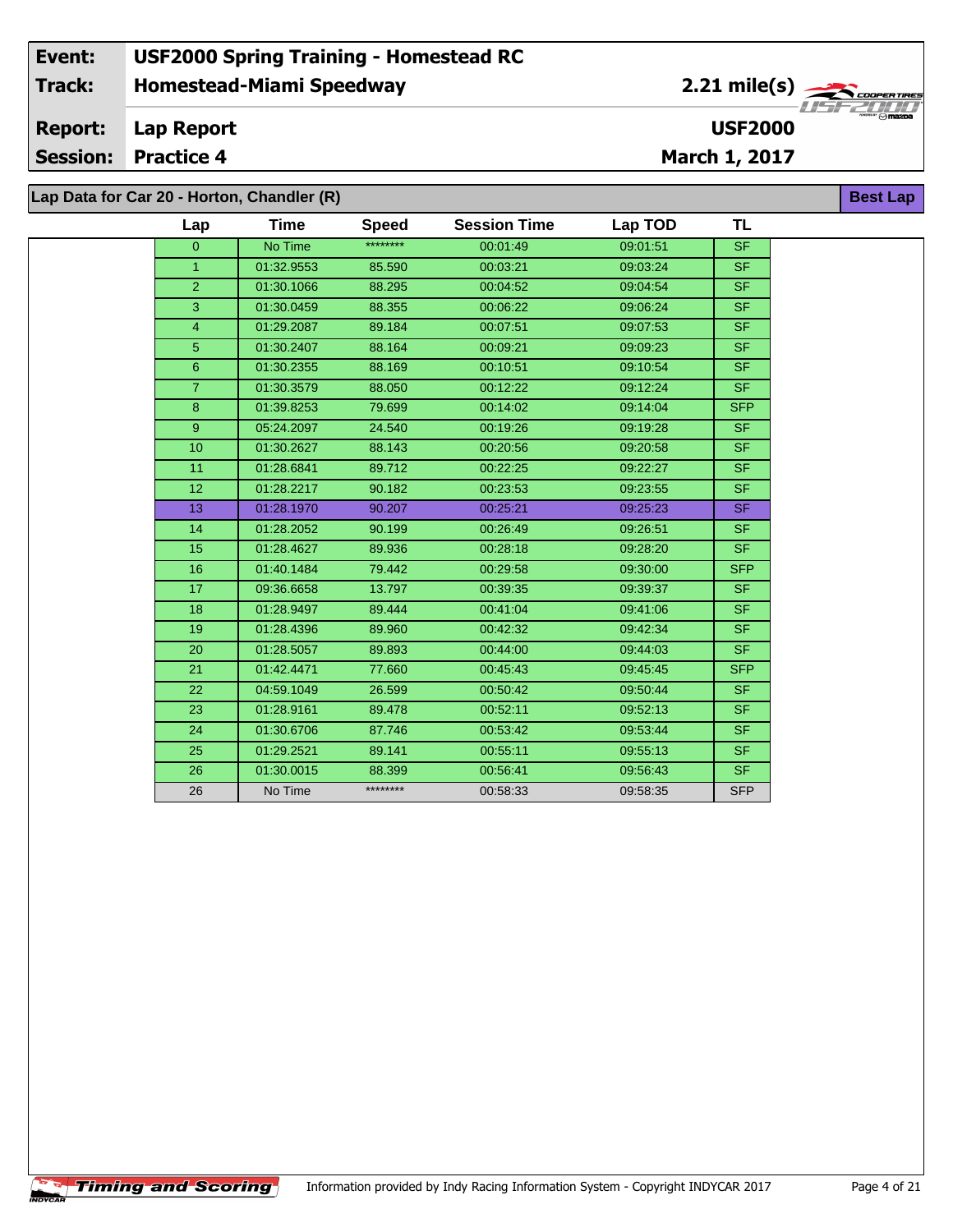**Lap Data for Car 22 - Ming, Calvin (R)**

 $\sqrt{\textbf{T}}$ iming and Scoring $\sqrt{\textbf{S}}$ 

| Lap            | Time       | <b>Speed</b> | <b>Session Time</b> | Lap TOD  | <b>TL</b>  |
|----------------|------------|--------------|---------------------|----------|------------|
| $\overline{0}$ | No Time    | ********     | 00:01:41            | 09:01:44 | SF         |
| $\mathbf{1}$   | 01:27.1415 | 91.300       | 00:03:09            | 09:03:11 | <b>SF</b>  |
| $\overline{2}$ | 01:26.0809 | 92.425       | 00:04:35            | 09:04:37 | <b>SF</b>  |
| 3              | 01:26.1354 | 92.366       | 00:06:01            | 09:06:03 | <b>SF</b>  |
| $\overline{4}$ | 01:29.6010 | 88.794       | 00:07:30            | 09:07:33 | SF.        |
| 5              | 01:30.3647 | 88.043       | 00:09:01            | 09:09:03 | <b>SF</b>  |
| 6              | 01:25.8890 | 92.631       | 00:10:27            | 09:10:29 | <b>SF</b>  |
| $\overline{7}$ | 01:25.5361 | 93.013       | 00:11:52            | 09:11:54 | <b>SF</b>  |
| 8              | 01:25.5343 | 93.015       | 00:13:18            | 09:13:20 | <b>SF</b>  |
| 9              | 01:25.3966 | 93.165       | 00:14:43            | 09:14:45 | SF.        |
| 10             | 01:25.4309 | 93.128       | 00:16:09            | 09:16:11 | <b>SF</b>  |
| 11             | 01:38.5273 | 80.749       | 00:17:47            | 09:17:49 | <b>SFP</b> |
| 12             | 04:06.6207 | 32.260       | 00:21:54            | 09:21:56 | <b>SF</b>  |
| 13             | 01:25.5320 | 93.018       | 00:23:19            | 09:23:21 | <b>SF</b>  |
| 14             | 01:25.8408 | 92.683       | 00:24:45            | 09:24:47 | SF.        |
| 15             | 01:39.7965 | 79.722       | 00:26:25            | 09:26:27 | <b>SFP</b> |
| 16             | 03:01.0616 | 43.941       | 00:29:26            | 09:29:28 | <b>SF</b>  |
| 17             | 01:24.8778 | 93.735       | 00:30:51            | 09:30:53 | SF.        |
| 18             | 01:24.7375 | 93.890       | 00:32:16            | 09:32:18 | SF.        |
| 19             | 01:43.3544 | 76.978       | 00:33:59            | 09:34:01 | <b>SFP</b> |
| 20             | 09:16.6139 | 14.294       | 00:43:16            | 09:43:18 | SF.        |
| 21             | 01:26.2894 | 92.201       | 00:44:42            | 09:44:44 | SF.        |
| 22             | 01:25.3418 | 93.225       | 00:46:07            | 09:46:09 | SF.        |
| 23             | 01:39.4814 | 79.975       | 00:47:47            | 09:47:49 | <b>SFP</b> |
| 24             | 06:19.3405 | 20.973       | 00:54:06            | 09:54:08 | SF.        |
| 25             | 01:25.4469 | 93.110       | 00:55:31            | 09:55:34 | <b>SF</b>  |
| 26             | 01:44.6615 | 76.016       | 00:57:16            | 09:57:18 | <b>SFP</b> |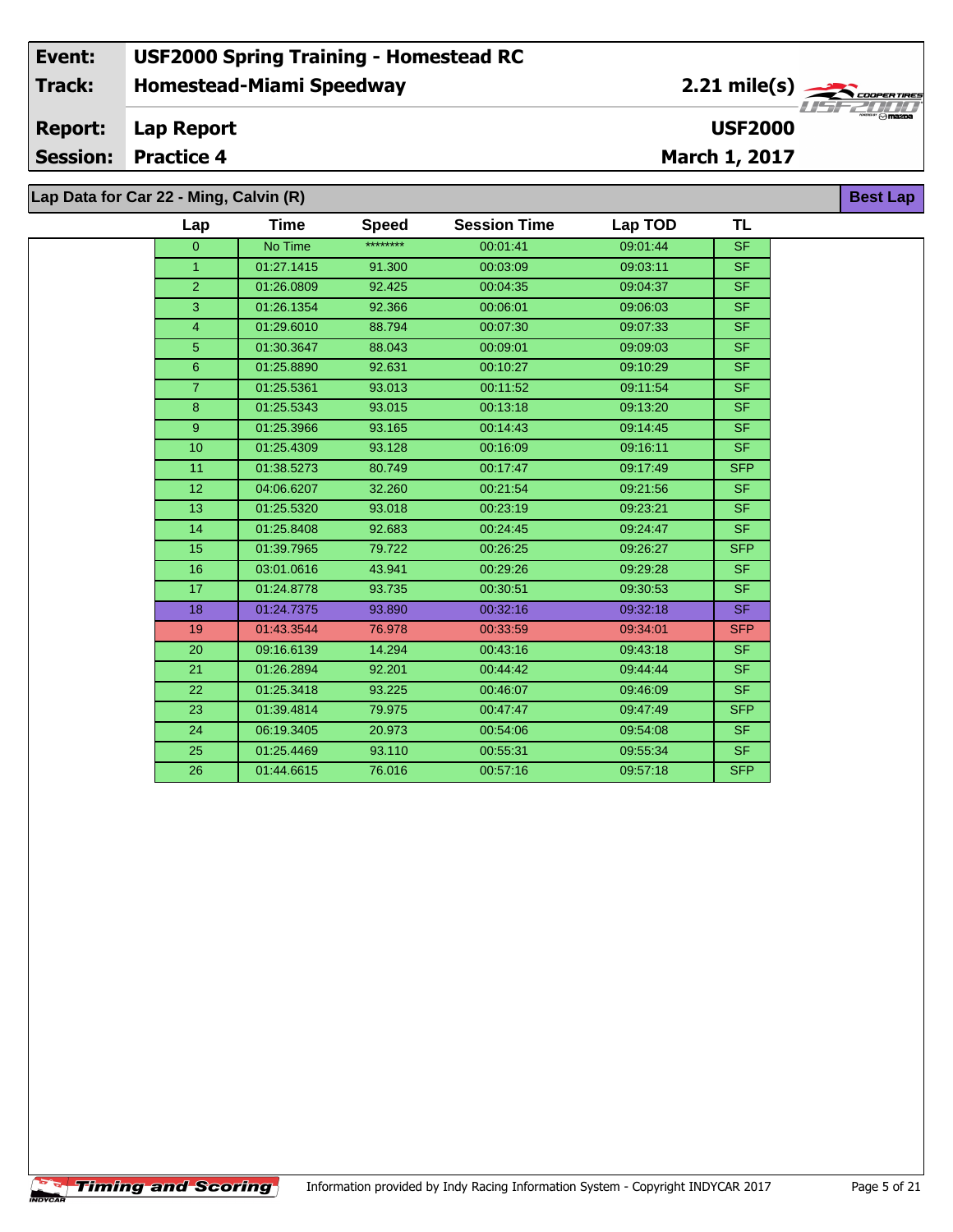#### **Event: USF2000 Spring Training - Homestead RC 2.21 mile(s) Track: Homestead-Miami Speedway COOPERTIRE Report: Lap Report USF2000 Session: Practice 4 March 1, 2017 Lap Data for Car 23 - Kohl, Lucas Best Lap**

| Lap                     | Time       | <b>Speed</b> | <b>Session Time</b> | Lap TOD  | TL                       |
|-------------------------|------------|--------------|---------------------|----------|--------------------------|
| $\overline{0}$          | No Time    | ********     | 00:01:51            | 09:01:53 | <b>SF</b>                |
| $\mathbf{1}$            | 01:29.5433 | 88.851       | 00:03:21            | 09:03:23 | <b>SF</b>                |
| $\overline{2}$          | 01:27.7313 | 90.686       | 00:04:48            | 09:04:51 | <b>SF</b>                |
| 3                       | 01:31.6327 | 86.825       | 00:06:20            | 09:06:22 | <b>SF</b>                |
| $\overline{\mathbf{4}}$ | 01:27.8780 | 90.535       | 00:07:48            | 09:07:50 | <b>SF</b>                |
| $\overline{5}$          | 01:26.7213 | 91.742       | 00:09:15            | 09:09:17 | <b>SF</b>                |
| $\boldsymbol{6}$        | 01:26.5856 | 91.886       | 00:10:41            | 09:10:43 | SF                       |
| $\overline{7}$          | 01:26.0875 | 92.418       | 00:12:07            | 09:12:09 | $\overline{\mathsf{SF}}$ |
| 8                       | 01:26.3198 | 92.169       | 00:13:34            | 09:13:36 | <b>SF</b>                |
| $\overline{9}$          | 01:26.5479 | 91.926       | 00:15:00            | 09:15:02 | $\overline{\mathsf{SF}}$ |
| 10                      | 01:26.7285 | 91.735       | 00:16:27            | 09:16:29 | <b>SF</b>                |
| 11                      | 01:26.3602 | 92.126       | 00:17:53            | 09:17:55 | $\overline{\mathsf{SF}}$ |
| 12                      | 01:26.1161 | 92.387       | 00:19:19            | 09:19:22 | S <sub>F</sub>           |
| $\overline{13}$         | 01:26.9585 | 91.492       | 00:20:46            | 09:20:49 | $\overline{\mathsf{SF}}$ |
| 14                      | 01:38.4584 | 80.806       | 00:22:25            | 09:22:27 | <b>SFP</b>               |
| 15                      | 03:13.9214 | 41.027       | 00:25:39            | 09:25:41 | <b>SF</b>                |
| 16                      | 01:25.9367 | 92.580       | 00:27:05            | 09:27:07 | <b>SF</b>                |
| 17                      | 01:25.3800 | 93.183       | 00:28:30            | 09:28:32 | S <sub>F</sub>           |
| 18                      | 01:25.3061 | 93.264       | 00:29:55            | 09:29:58 | <b>SF</b>                |
| 19                      | 01:25.3642 | 93.201       | 00:31:21            | 09:31:23 | $S_{F}$                  |
| 20                      | 01:25.9725 | 92.541       | 00:32:47            | 09:32:49 | <b>SF</b>                |
| 21                      | 01:44.4843 | 76.145       | 00:34:31            | 09:34:33 | <b>SFP</b>               |
| 22                      | 06:08.4105 | 21.595       | 00:40:40            | 09:40:42 | <b>SF</b>                |
| 23                      | 01:26.2246 | 92.271       | 00:42:06            | 09:42:08 | <b>SF</b>                |
| 24                      | 01:26.3942 | 92.090       | 00:43:32            | 09:43:34 | <b>SF</b>                |
| 25                      | 01:25.9925 | 92.520       | 00:44:58            | 09:45:00 | $\overline{\mathsf{SF}}$ |
| 26                      | 01:26.7537 | 91.708       | 00:46:25            | 09:46:27 | <b>SF</b>                |
| 27                      | 01:26.3898 | 92.094       | 00:47:51            | 09:47:54 | $\overline{\mathsf{SF}}$ |
| 28                      | 01:26.8057 | 91.653       | 00:49:18            | 09:49:20 | <b>SF</b>                |
| 29                      | 01:26.2270 | 92.268       | 00:50:44            | 09:50:47 | $S$ F                    |
| $30\,$                  | 01:26.8870 | 91.567       | 00:52:11            | 09:52:13 | SF                       |
| 31                      | 01:27.6171 | 90.804       | 00:53:39            | 09:53:41 | $\overline{\mathsf{SF}}$ |
| 32                      | 01:26.3973 | 92.086       | 00:55:05            | 09:55:07 | $\overline{\mathsf{SF}}$ |
| 33                      | 01:26.8220 | 91.636       | 00:56:32            | 09:56:34 | SF                       |
| 34                      | 01:41.1705 | 78.640       | 00:58:13            | 09:58:15 | <b>SFP</b>               |
|                         |            |              |                     |          |                          |

**Timing and Scoring**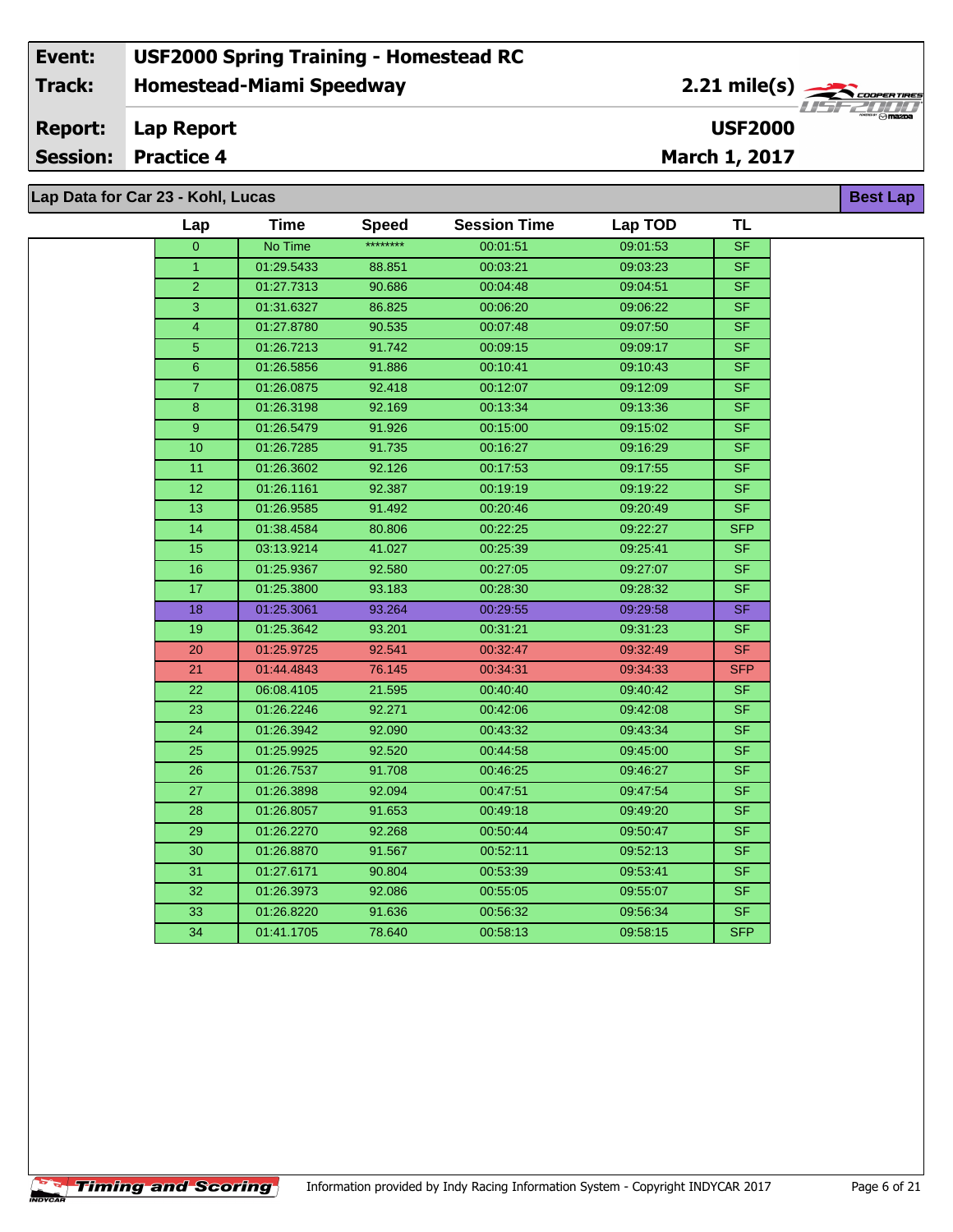**Lap Data for Car 3 - Askew, Oliver (R)**

| Lap            | Time       | <b>Speed</b> | <b>Session Time</b> | Lap TOD  | TL         |
|----------------|------------|--------------|---------------------|----------|------------|
| $\Omega$       | No Time    | ********     | 00:07:21            | 09:07:23 | <b>SF</b>  |
| $\mathbf{1}$   | 01:25.8343 | 92.690       | 00:08:46            | 09:08:49 | SF.        |
| $\overline{2}$ | 01:25.0764 | 93.516       | 00:10:12            | 09:10:14 | <b>SF</b>  |
| 3              | 01:24.9150 | 93.694       | 00:11:36            | 09:11:39 | <b>SF</b>  |
| $\overline{4}$ | 01:24.9139 | 93.695       | 00:13:01            | 09:13:04 | <b>SF</b>  |
| 5              | 01:24.9707 | 93.632       | 00:14:26            | 09:14:29 | <b>SF</b>  |
| 6              | 01:36.6030 | 82.358       | 00:16:03            | 09:16:05 | <b>SFP</b> |
| $\overline{7}$ | 05:39.3558 | 23.444       | 00:21:42            | 09:21:44 | <b>SF</b>  |
| 8              | 01:25.0181 | 93.580       | 00:23:07            | 09:23:09 | <b>SF</b>  |
| $\overline{9}$ | 01:34.8693 | 83.863       | 00:24:42            | 09:24:44 | <b>SFP</b> |
| 10             | 04:49.0422 | 27.525       | 00:29:31            | 09:29:33 | <b>SF</b>  |
| 11             | 01:26.1513 | 92.349       | 00:30:57            | 09:30:60 | <b>SF</b>  |
| 12             | 01:23.9142 | 94.811       | 00:32:21            | 09:32:23 | SF.        |
| 13             | 01:44.7320 | 75.965       | 00:34:06            | 09:34:08 | <b>SFP</b> |
| 14             | 05:24.2957 | 24.533       | 00:39:30            | 09:39:32 | <b>SF</b>  |
| 15             | 01:36.4727 | 82.469       | 00:41:07            | 09:41:09 | <b>SFP</b> |
| 16             | 03:29.0361 | 38.060       | 00:44:36            | 09:44:38 | <b>SF</b>  |
| 17             | 01:26.1657 | 92.334       | 00:46:02            | 09:46:04 | <b>SF</b>  |
| 18             | 01:24.3193 | 94.356       | 00:47:26            | 09:47:28 | <b>SF</b>  |
| 19             | 01:24.3296 | 94.344       | 00:48:51            | 09:48:53 | <b>SF</b>  |
| 20             | 01:24.4276 | 94.235       | 00:50:15            | 09:50:17 | <b>SF</b>  |
| 21             | 01:24.4461 | 94.214       | 00:51:39            | 09:51:42 | SF.        |
| 22             | 01:34.6033 | 84.099       | 00:53:14            | 09:53:16 | <b>SFP</b> |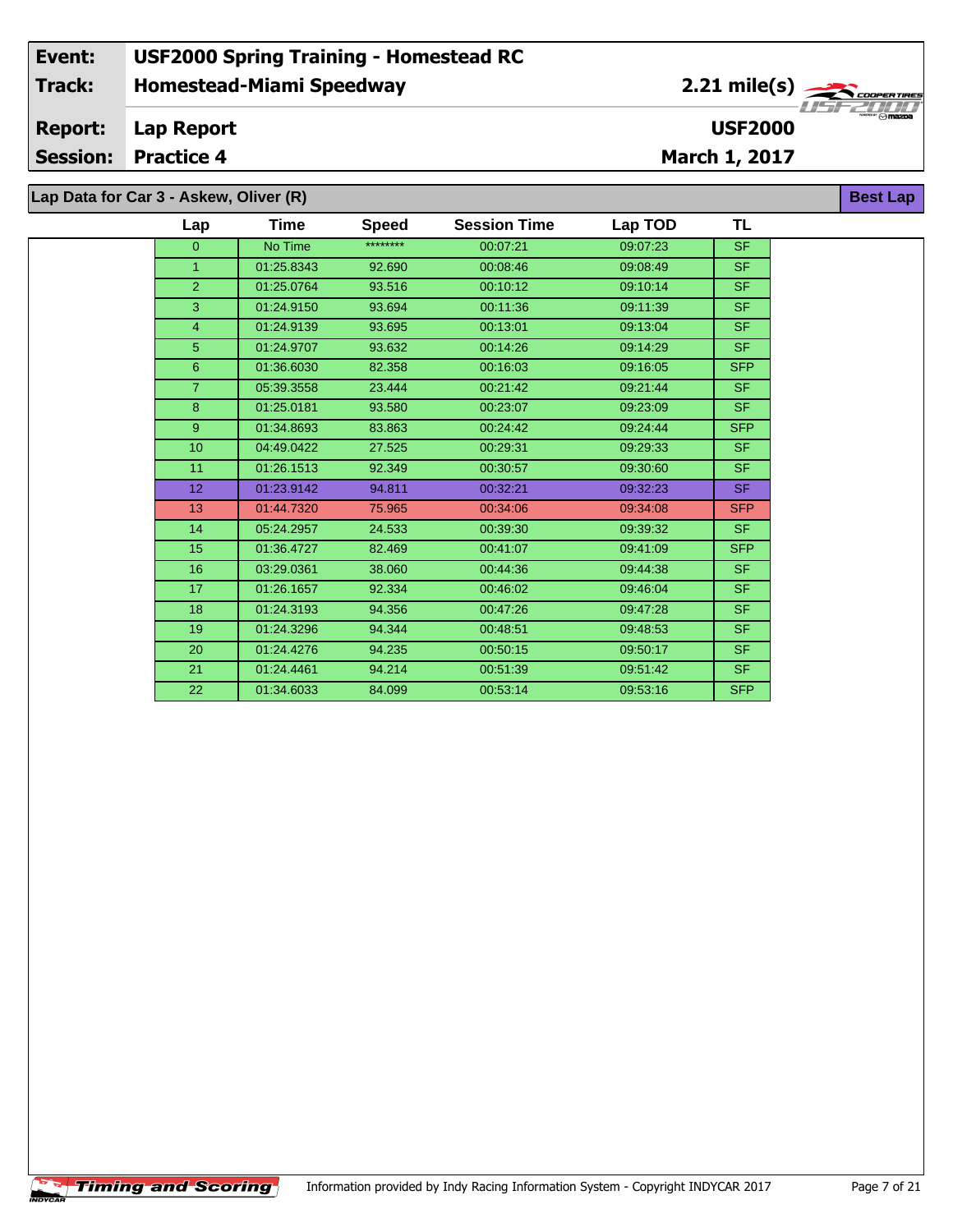|  |  |  |  |  |  | Lap Data for Car 31 - Kirkwood, Kyle (R) |  |  |
|--|--|--|--|--|--|------------------------------------------|--|--|
|--|--|--|--|--|--|------------------------------------------|--|--|

| Lap            | Time       | <b>Speed</b> | <b>Session Time</b> | Lap TOD   | <b>TL</b>  |
|----------------|------------|--------------|---------------------|-----------|------------|
| $\overline{0}$ | No Time    | ********     | 00:01:38            | 09:01:41  | <b>SF</b>  |
| $\mathbf{1}$   | 01:27.9152 | 90.496       | 00:03:06            | 09:03:08  | SF.        |
| $\overline{2}$ | 01:27.2906 | 91.144       | 00:04:34            | 09:04:36  | SF.        |
| 3              | 01:26.8983 | 91.555       | 00:06:00            | 09:06:03  | SF.        |
| $\overline{4}$ | 01:26.9787 | 91.471       | 00:07:27            | 09:07:30  | SF.        |
| 5              | 01:26.8317 | 91.626       | 00:08:54            | 09:08:56  | SF.        |
| 6              | 01:26.4389 | 92.042       | 00:10:21            | 09:10:23  | SF.        |
| $\overline{7}$ | 01:26.4492 | 92.031       | 00:11:47            | 09:11:49  | <b>SF</b>  |
| 8              | 01:26.7404 | 91.722       | 00:13:14            | 09:13:16  | SF.        |
| 9              | 01:26.8388 | 91.618       | 00:14:41            | 09:14:43  | <b>SF</b>  |
| 10             | 01:26.6849 | 91.781       | 00:16:07            | 09:16:010 | SF.        |
| 11             | 01:40.8510 | 78.889       | 00:17:48            | 09:17:50  | <b>SFP</b> |
| 12             | 11:46.6406 | 11.259       | 00:29:35            | 09:29:37  | SF.        |
| 13             | 01:25.8297 | 92.695       | 00:31:01            | 09:31:03  | SF.        |
| 14             | 01:25.5787 | 92.967       | 00:32:26            | 09:32:28  | SF.        |
| 15             | 01:40.5631 | 79.115       | 00:34:07            | 09:34:09  | <b>SFP</b> |
| 16             | 07:47.2972 | 17.026       | 00:41:54            | 09:41:56  | SF.        |
| 17             | 01:25.0495 | 93.546       | 00:43:19            | 09:43:21  | SF.        |
| 18             | 01:25.1934 | 93.388       | 00:44:44            | 09:44:47  | SF.        |
| 19             | 01:25.1128 | 93.476       | 00:46:010           | 09:46:12  | SF.        |
| 20             | 01:38.1840 | 81.032       | 00:47:48            | 09:47:50  | <b>SFP</b> |
| 21             | 08:11.8843 | 16.175       | 00:55:60            | 09:56:02  | <b>SF</b>  |
| 22             | 01:40.0876 | 79.490       | 00:57:40            | 09:57:42  | SFP        |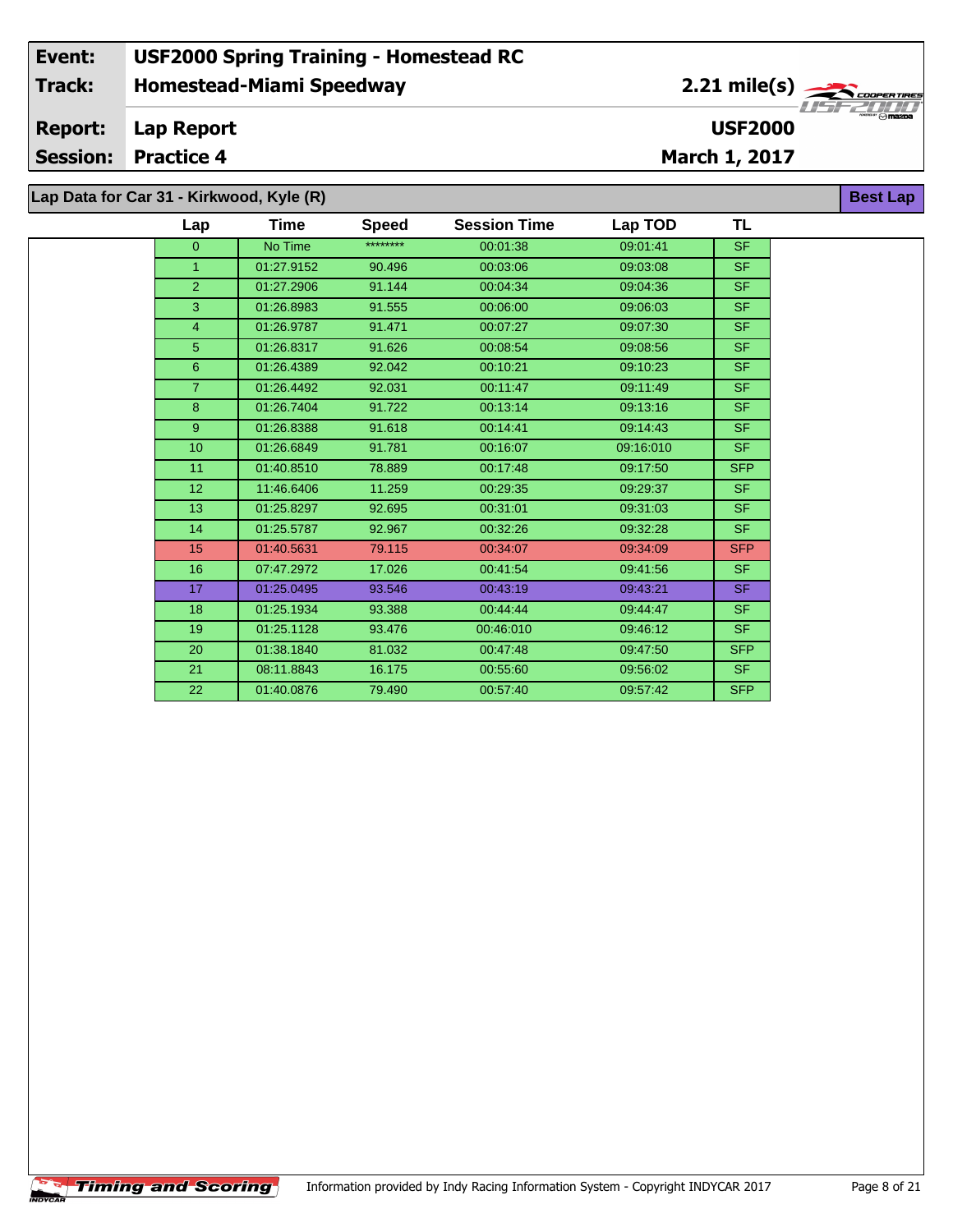| Lap Data for Car 34 - Wright, Kris (R) |  |  |  |  |
|----------------------------------------|--|--|--|--|
|----------------------------------------|--|--|--|--|

| Lap            | Time       | <b>Speed</b> | <b>Session Time</b> | Lap TOD  | <b>TL</b>  |
|----------------|------------|--------------|---------------------|----------|------------|
| $\overline{0}$ | No Time    | ********     | 00:03:40            | 09:03:42 | SF.        |
| $\mathbf{1}$   | 01:30.0058 | 88.394       | 00:05:010           | 09:05:12 | SF.        |
| $\overline{2}$ | 01:28.7647 | 89.630       | 00:06:39            | 09:06:41 | SF.        |
| 3              | 01:29.4913 | 88.902       | 00:08:08            | 09:08:10 | SF.        |
| $\overline{4}$ | 01:27.8576 | 90.556       | 00:09:36            | 09:09:38 | <b>SF</b>  |
| 5              | 01:28.3858 | 90.014       | 00:11:04            | 09:11:07 | SF.        |
| 6              | 01:27.7254 | 90.692       | 00:12:32            | 09:12:34 | SF.        |
| $\overline{7}$ | 01:28.0272 | 90.381       | 00:14:00            | 09:14:02 | SF.        |
| 8              | 01:39.3787 | 80.057       | 00:15:40            | 09:15:42 | <b>SFP</b> |
| 9              | 12:09.9265 | 10.900       | 00:27:50            | 09:27:52 | SF.        |
| 10             | 01:29.4439 | 88.950       | 00:29:19            | 09:29:21 | SF.        |
| 11             | 01:27.4930 | 90.933       | 00:30:46            | 09:30:49 | SF.        |
| 12             | 01:27.0502 | 91.396       | 00:32:13            | 09:32:16 | SF.        |
| 13             | 01:41.1002 | 78.694       | 00:33:55            | 09:33:57 | <b>SFP</b> |
| 14             | 08:05.1864 | 16.398       | 00:41:60            | 09:42:02 | SF.        |
| 15             | 01:27.7541 | 90.662       | 00:43:28            | 09:43:30 | <b>SF</b>  |
| 16             | 01:27.3270 | 91.106       | 00:44:55            | 09:44:57 | SF.        |
| 17             | 01:36.3412 | 82.581       | 00:46:31            | 09:46:33 | <b>SFP</b> |
| 18             | 03:34.9414 | 37.015       | 00:50:06            | 09:50:08 | SF.        |
| 19             | 01:27.5290 | 90.896       | 00:51:34            | 09:51:36 | SF.        |
| 20             | 01:25.8805 | 92.640       | 00:52:60            | 09:53:02 | SF.        |
| 21             | 01:25.8254 | 92.700       | 00:54:25            | 09:54:28 | SF.        |
| 22             | 01:25.8334 | 92.691       | 00:55:51            | 09:55:53 | SF.        |
| 23             | 01:41.4636 | 78.412       | 00:57:33            | 09:57:35 | <b>SFP</b> |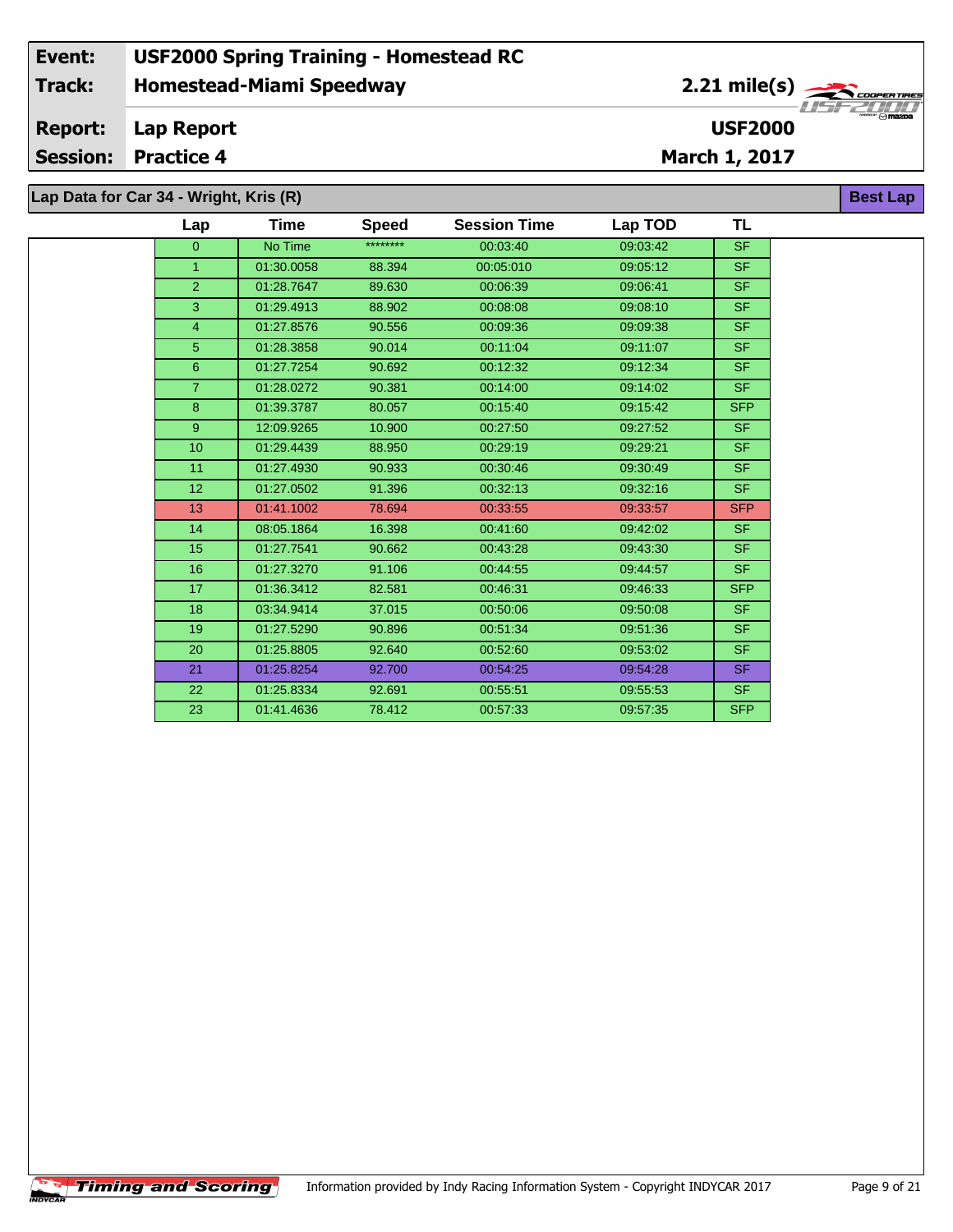# **Lap Data for Car 36 - Dickerson, Dakota**

| Lap             | Time       | <b>Speed</b> | <b>Session Time</b> | Lap TOD  | TL         |
|-----------------|------------|--------------|---------------------|----------|------------|
| $\overline{0}$  | No Time    | ********     | 00:05:49            | 09:05:51 | SF.        |
| $\mathbf{1}$    | 01:26.5817 | 91.890       | 00:07:16            | 09:07:18 | SF.        |
| $\overline{2}$  | 01:25.6585 | 92.880       | 00:08:41            | 09:08:44 | <b>SF</b>  |
| 3               | 01:26.6705 | 91.796       | 00:10:08            | 09:10:10 | SF.        |
| $\overline{4}$  | 01:26.1099 | 92.394       | 00:11:34            | 09:11:36 | <b>SF</b>  |
| $5\phantom{.}$  | 01:25.8177 | 92.708       | 00:12:60            | 09:13:02 | SF.        |
| $6\phantom{1}$  | 01:25.7077 | 92.827       | 00:14:26            | 09:14:28 | SF.        |
| $\overline{7}$  | 01:26.9087 | 91.544       | 00:15:53            | 09:15:55 | SF.        |
| 8               | 01:37.8018 | 81.348       | 00:17:30            | 09:17:33 | <b>SFP</b> |
| 9               | 08:35.9154 | 15.421       | 00:26:06            | 09:26:08 | SF.        |
| 10 <sup>1</sup> | 01:26.1535 | 92.347       | 00:27:32            | 09:27:35 | SF.        |
| 11              | 01:25.6431 | 92.897       | 00:28:58            | 09:29:00 | SF.        |
| 12              | 01:25.8188 | 92.707       | 00:30:24            | 09:30:26 | SF.        |
| 13              | 01:25.7992 | 92.728       | 00:31:50            | 09:31:52 | SF.        |
| 14              | 01:41.7972 | 78.155       | 00:33:31            | 09:33:34 | <b>SFP</b> |
| 15              | 13:03.9674 | 10.148       | 00:46:35            | 09:46:38 | SF.        |
| 16              | 01:26.2428 | 92.251       | 00:48:02            | 09:48:04 | SF.        |
| 17              | 01:25.4254 | 93.134       | 00:49:27            | 09:49:29 | SF.        |
| 18              | 01:25.3963 | 93.166       | 00:50:53            | 09:50:55 | SF.        |
| 19              | 01:25.2546 | 93.320       | 00:52:18            | 09:52:20 | SF.        |
| 20              | 01:25.0892 | 93.502       | 00:53:43            | 09:53:45 | <b>SF</b>  |
| 21              | 01:39.4429 | 80.006       | 00:55:22            | 09:55:25 | SF.        |
| 22              | 01:25.1918 | 93.389       | 00:56:48            | 09:56:50 | SF.        |
| 22              | No Time    | ********     | 00:58:36            | 09:58:39 | <b>SFP</b> |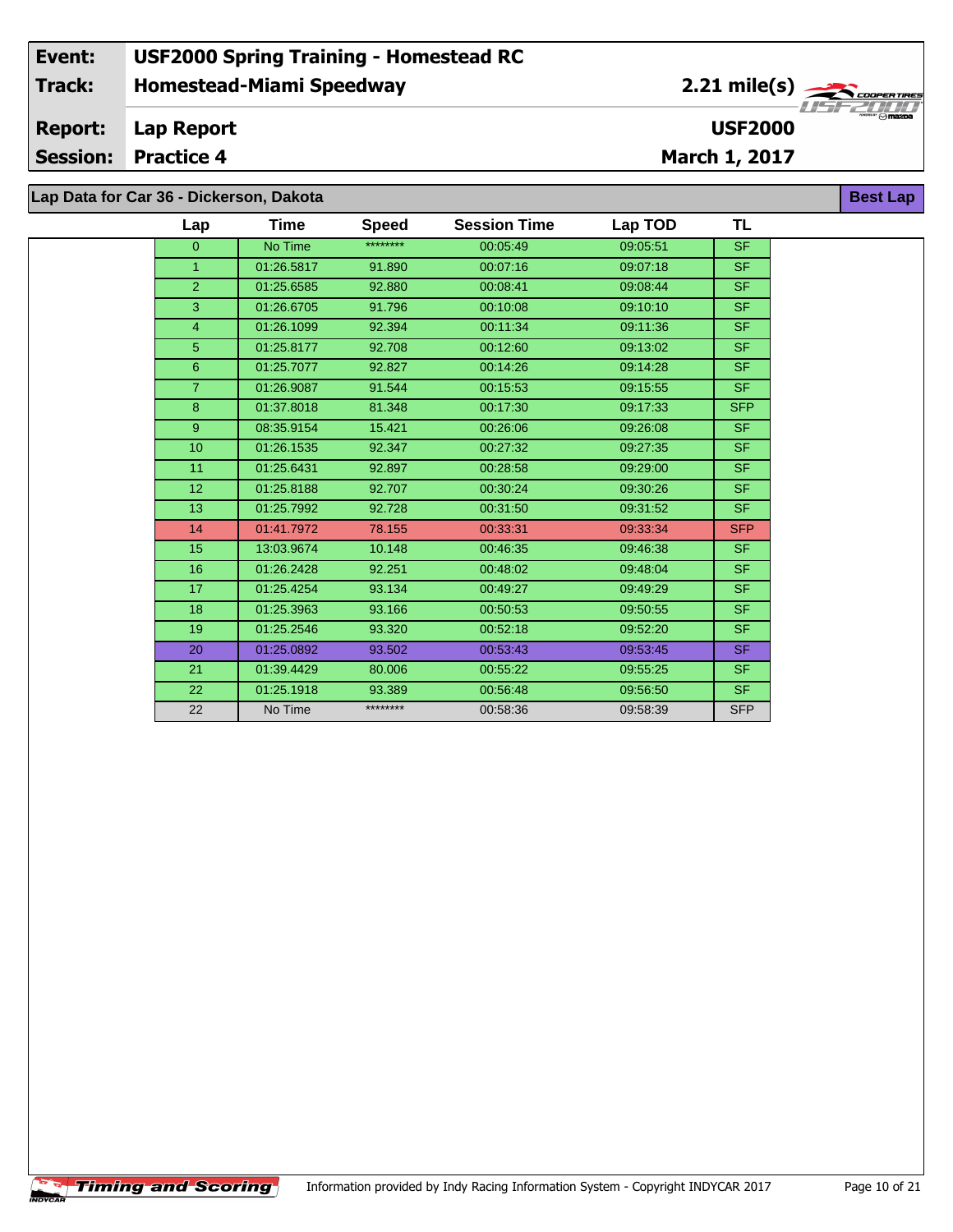**Lap Data for Car 37 - Castro, Andre (R)**

| Lap            | Time       | <b>Speed</b> | <b>Session Time</b> | Lap TOD  | TL                       |
|----------------|------------|--------------|---------------------|----------|--------------------------|
| $\overline{0}$ | No Time    | ********     | 00:05:44            | 09:05:47 | <b>SF</b>                |
| $\mathbf{1}$   | 01:26.5647 | 91.908       | 00:07:11            | 09:07:13 | SF.                      |
| $\overline{2}$ | 01:26.2668 | 92.226       | 00:08:37            | 09:08:39 | $\overline{\mathsf{SF}}$ |
| 3              | 01:25.9567 | 92.558       | 00:10:03            | 09:10:05 | <b>SF</b>                |
| $\overline{4}$ | 01:25.4633 | 93.093       | 00:11:29            | 09:11:31 | <b>SF</b>                |
| $\overline{5}$ | 01:25.7276 | 92.806       | 00:12:54            | 09:12:57 | <b>SF</b>                |
| $6\phantom{a}$ | 01:26.0458 | 92.462       | 00:14:20            | 09:14:23 | <b>SF</b>                |
| $\overline{7}$ | 01:26.3121 | 92.177       | 00:15:47            | 09:15:49 | SF.                      |
| 8              | 01:41.0872 | 78.704       | 00:17:28            | 09:17:30 | <b>SFP</b>               |
| 9              | 08:29.8994 | 15.603       | 00:25:58            | 09:25:60 | <b>SF</b>                |
| 10             | 01:25.7620 | 92.768       | 00:27:24            | 09:27:26 | <b>SF</b>                |
| 11             | 01:25.1820 | 93.400       | 00:28:49            | 09:28:51 | <b>SF</b>                |
| 12             | 01:25.3755 | 93.188       | 00:30:14            | 09:30:16 | <b>SF</b>                |
| 13             | 01:39.0162 | 80.350       | 00:31:53            | 09:31:55 | <b>SF</b>                |
| 14             | 01:42.1813 | 77.862       | 00:33:35            | 09:33:37 | <b>SFP</b>               |
| 15             | 13:38.4108 | 9.721        | 00:47:14            | 09:47:16 | SF.                      |
| 16             | 01:32.1013 | 86.383       | 00:48:46            | 09:48:48 | <b>SF</b>                |
| 17             | 01:25.1771 | 93.405       | 00:50:11            | 09:50:13 | SF.                      |
| 18             | 01:24.6664 | 93.969       | 00:51:36            | 09:51:38 | SF.                      |
| 19             | 01:47.4296 | 74.058       | 00:53:23            | 09:53:25 | <b>SF</b>                |
| 20             | 01:24.7825 | 93.840       | 00:54:48            | 09:54:50 | SF.                      |
| 21             | 01:25.6072 | 92.936       | 00:56:13            | 09:56:16 | <b>SF</b>                |
| 22             | 01:41.6528 | 78.266       | 00:57:55            | 09:57:57 | <b>SFP</b>               |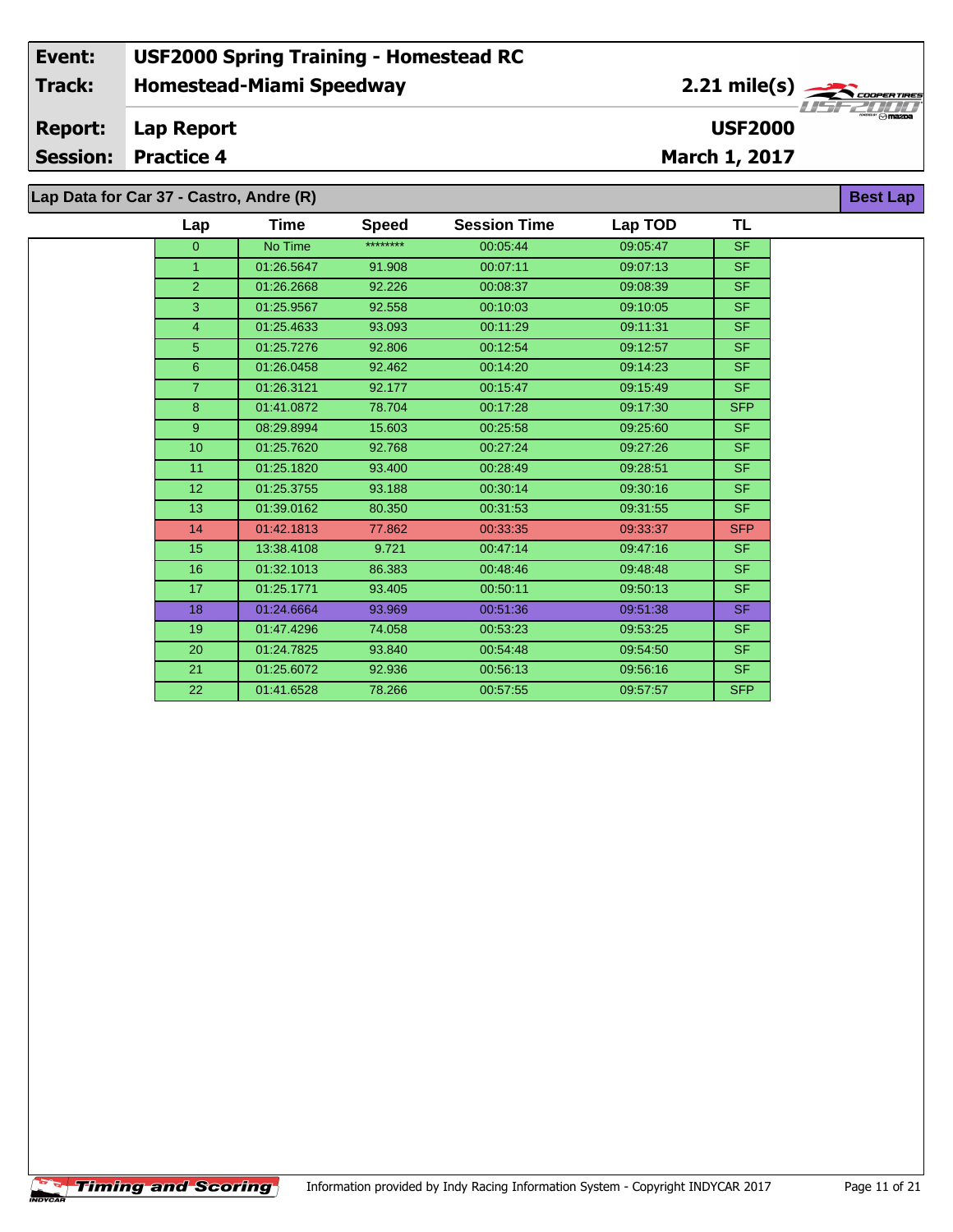#### **Event: USF2000 Spring Training - Homestead RC 2.21 mile(s) Track: Homestead-Miami Speedway** .<br>COOPERTIRE *OOPER TRE*<br>Maxba<br>Maxba **Report: Lap Report USF2000 Session: Practice 4 March 1, 2017 Lap Data for Car 38 - VeeKay, Rinus (R) Best Lap**

| Lap             | Time       | <b>Speed</b> | <b>Session Time</b> | Lap TOD  | <b>TL</b>  |
|-----------------|------------|--------------|---------------------|----------|------------|
| $\overline{0}$  | No Time    | ********     | 00:05:31            | 09:05:33 | <b>SF</b>  |
| $\mathbf{1}$    | 01:26.7941 | 91.665       | 00:06:58            | 09:06:60 | <b>SF</b>  |
| $\overline{2}$  | 01:25.7340 | 92.799       | 00:08:23            | 09:08:26 | <b>SF</b>  |
| 3               | 01:25.4373 | 93.121       | 00:09:49            | 09:09:51 | <b>SF</b>  |
| $\overline{4}$  | 01:28.1721 | 90.233       | 00:11:17            | 09:11:19 | <b>SF</b>  |
| 5               | 01:25.5777 | 92.968       | 00:12:43            | 09:12:45 | <b>SF</b>  |
| 6               | 01:25.3941 | 93.168       | 00:14:08            | 09:14:10 | <b>SF</b>  |
| $\overline{7}$  | 01:25.2459 | 93.330       | 00:15:33            | 09:15:35 | <b>SF</b>  |
| 8               | 01:36.3551 | 82.570       | 00:17:09            | 09:17:12 | <b>SFP</b> |
| 9 <sup>°</sup>  | 08:31.5145 | 15.554       | 00:25:41            | 09:25:43 | <b>SF</b>  |
| 10 <sup>1</sup> | 01:25.2920 | 93.280       | 00:27:06            | 09:27:09 | <b>SF</b>  |
| 11              | 01:25.1182 | 93.470       | 00:28:31            | 09:28:34 | <b>SF</b>  |
| 12              | 01:25.0348 | 93.562       | 00:29:56            | 09:29:59 | <b>SF</b>  |
| 13              | 01:24.9804 | 93.622       | 00:31:21            | 09:31:24 | <b>SF</b>  |
| 14              | 01:26.7847 | 91.675       | 00:32:48            | 09:32:50 | <b>SF</b>  |
| 15              | 01:43.8999 | 76.574       | 00:34:32            | 09:34:34 | <b>SFP</b> |
| 16              | 12:24.6156 | 10.685       | 00:46:57            | 09:46:59 | <b>SF</b>  |
| 17              | 01:33.4364 | 85.149       | 00:48:30            | 09:48:32 | <b>SF</b>  |
| 18              | 01:24.7057 | 93.925       | 00:49:55            | 09:49:57 | <b>SF</b>  |
| 19              | 01:24.4653 | 94.193       | 00:51:19            | 09:51:22 | <b>SF</b>  |
| 20              | 01:24.7096 | 93.921       | 00:52:44            | 09:52:46 | <b>SF</b>  |
| 21              | 01:24.6632 | 93.972       | 00:54:09            | 09:54:11 | <b>SF</b>  |
| 22              | 01:24.8098 | 93.810       | 00:55:34            | 09:55:36 | <b>SF</b>  |
| 23              | 01:24.8686 | 93.745       | 00:56:58            | 09:57:01 | <b>SF</b>  |
| 23              | No Time    | ********     | 00:58:38            | 09:58:40 | <b>SFP</b> |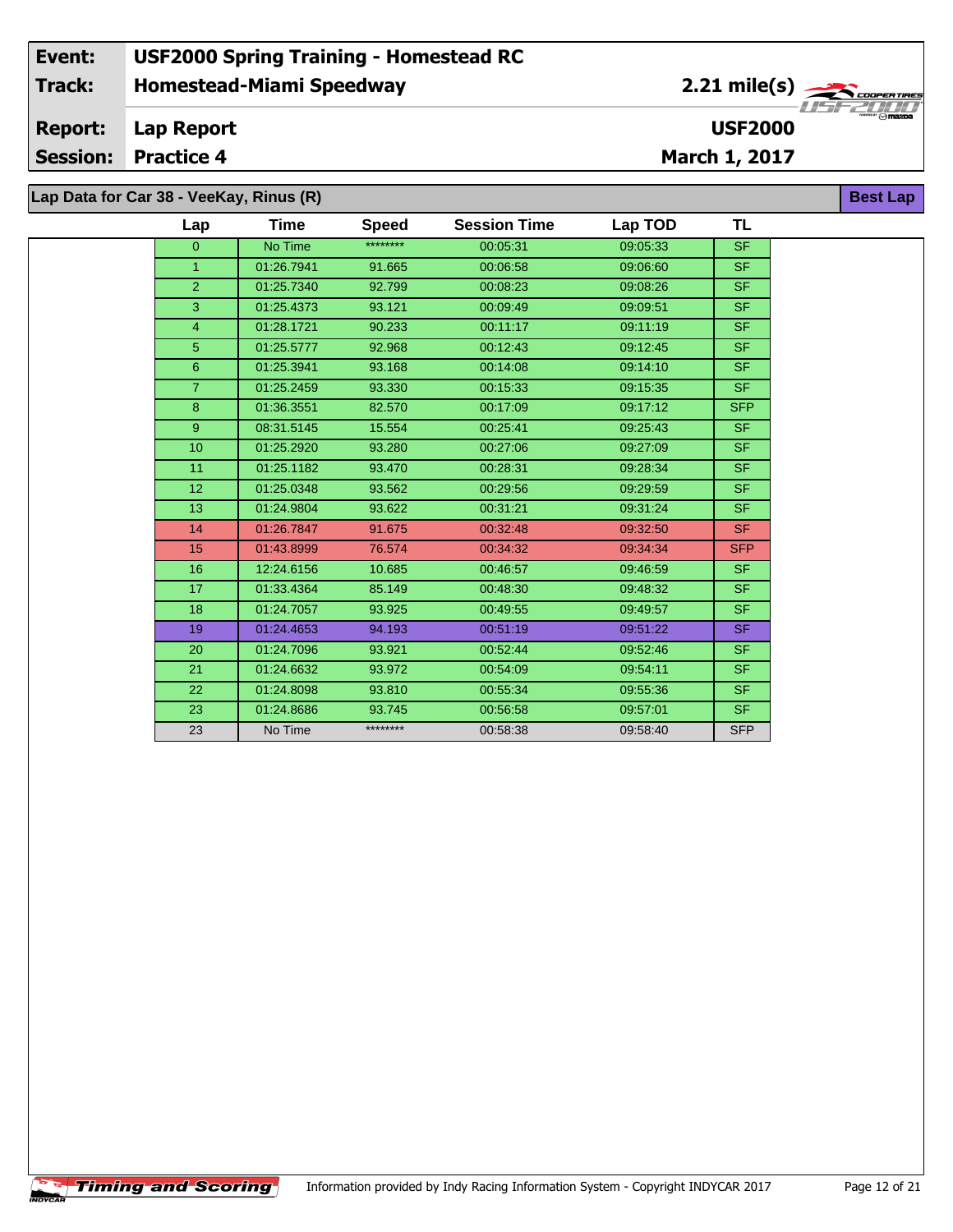**Lap Data for Car 7 - Wojcik, Devin (R)**

| Lap            | <b>Time</b> | <b>Speed</b> | <b>Session Time</b> | Lap TOD  | TL         |
|----------------|-------------|--------------|---------------------|----------|------------|
| $\overline{0}$ | No Time     | ********     | 00:01:52            | 09:01:55 | <b>SF</b>  |
| $\mathbf{1}$   | 01:29.3793  | 89.014       | 00:03:22            | 09:03:24 | <b>SF</b>  |
| $\overline{2}$ | 01:33.0382  | 85.513       | 00:04:55            | 09:04:57 | SF.        |
| 3              | 01:29.3570  | 89.036       | 00:06:24            | 09:06:26 | <b>SF</b>  |
| 4              | 01:29.1959  | 89.197       | 00:07:53            | 09:07:55 | <b>SF</b>  |
| 5              | 01:27.8905  | 90.522       | 00:09:21            | 09:09:23 | <b>SF</b>  |
| 6              | 01:28.1202  | 90.286       | 00:10:49            | 09:10:51 | <b>SF</b>  |
| $\overline{7}$ | 01:28.2247  | 90.179       | 00:12:18            | 09:12:20 | <b>SF</b>  |
| 8              | 01:40.9905  | 78.780       | 00:13:59            | 09:14:01 | <b>SFP</b> |
| 9              | 08:36.8328  | 15.394       | 00:22:35            | 09:22:38 | SF.        |
| 10             | 01:28.7235  | 89.672       | 00:24:04            | 09:24:06 | <b>SF</b>  |
| 11             | 01:27.5576  | 90.866       | 00:25:32            | 09:25:34 | <b>SF</b>  |
| 12             | 01:55.9492  | 68.616       | 00:27:28            | 09:27:30 | <b>SFP</b> |
| 13             | 05:56.1349  | 22.340       | 00:33:24            | 09:33:26 | <b>SFP</b> |
| 14             | 10:58.1208  | 12.089       | 00:44:22            | 09:44:24 | <b>SF</b>  |
| 15             | 01:27.8444  | 90.569       | 00:45:50            | 09:45:52 | <b>SF</b>  |
| 16             | 01:40.6933  | 79.012       | 00:47:30            | 09:47:33 | <b>SFP</b> |
| 17             | 05:00.6784  | 26.460       | 00:52:31            | 09:52:33 | <b>SF</b>  |
| 18             | 01:28.4158  | 89.984       | 00:53:59            | 09:54:02 | <b>SF</b>  |
| 19             | 01:27.7107  | 90.707       | 00:55:27            | 09:55:29 | <b>SF</b>  |
| 20             | 01:28.0229  | 90.386       | 00:56:55            | 09:56:57 | <b>SF</b>  |
| 20             | No Time     | ********     | 00:58:45            | 09:58:47 | <b>SFP</b> |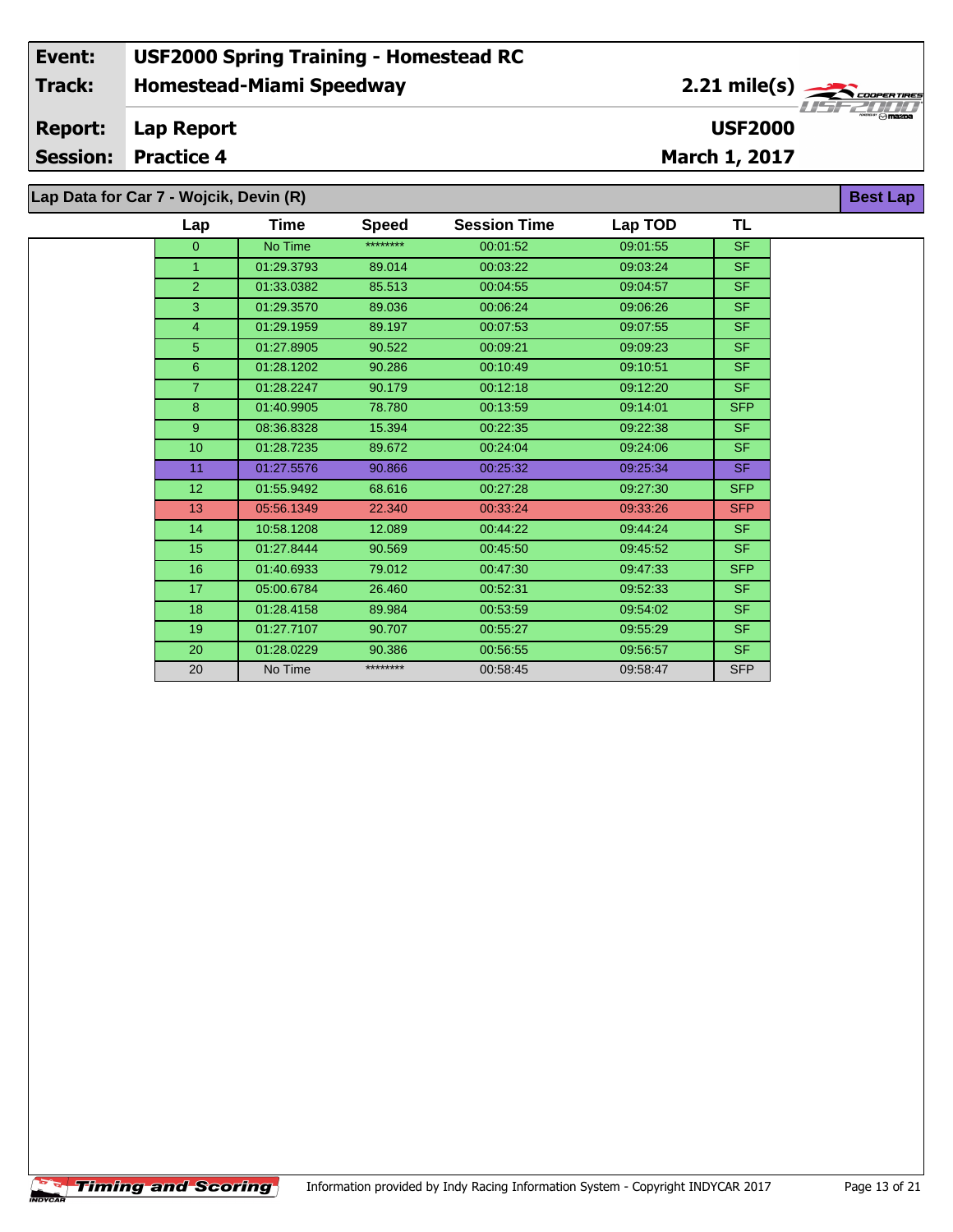### **Homestead-Miami Speedway Lap Report March 1, 2017 Event: USF2000 Spring Training - Homestead RC Track: Report: Session: Practice 4 USF2000** 2.21 mile(s) **Best Lap Lap Data for Car 8 - Tomaselli\*, Bruna (R)**

| Lap            | <b>Time</b> | <b>Speed</b> | <b>Session Time</b> | Lap TOD  | <b>TL</b>  |
|----------------|-------------|--------------|---------------------|----------|------------|
| $\overline{0}$ | No Time     | ********     | 00:02:02            | 09:02:05 | <b>SF</b>  |
| $\mathbf{1}$   | 01:34.6375  | 84.068       | 00:03:37            | 09:03:39 | <b>SF</b>  |
| $\overline{2}$ | 01:34.7727  | 83.948       | 00:05:12            | 09:05:14 | <b>SF</b>  |
| 3              | 01:31.8379  | 86.631       | 00:06:44            | 09:06:46 | <b>SF</b>  |
| 4              | 01:31.3099  | 87.132       | 00:08:15            | 09:08:17 | SF.        |
| 5              | 01:30.8057  | 87.616       | 00:09:46            | 09:09:48 | <b>SF</b>  |
| 6              | 01:31.2893  | 87.152       | 00:11:17            | 09:11:19 | <b>SF</b>  |
| $\overline{7}$ | 01:49.6671  | 72.547       | 00:13:07            | 09:13:09 | <b>SFP</b> |
| 8              | 05:08.2819  | 25.808       | 00:18:15            | 09:18:17 | <b>SF</b>  |
| 9              | 01:30.7888  | 87.632       | 00:19:46            | 09:19:48 | <b>SF</b>  |
| 10             | 01:30.7243  | 87.694       | 00:21:17            | 09:21:19 | SF.        |
| 11             | 01:30.0378  | 88.363       | 00:22:47            | 09:22:49 | <b>SF</b>  |
| 12             | 01:29.1805  | 89.212       | 00:24:16            | 09:24:18 | SF.        |
| 13             | 01:29.9187  | 88.480       | 00:25:46            | 09:25:48 | <b>SF</b>  |
| 14             | 01:28.6469  | 89.749       | 00:27:14            | 09:27:17 | SF.        |
| 15             | 01:28.7375  | 89.658       | 00:28:43            | 09:28:45 | <b>SF</b>  |
| 16             | 01:29.9964  | 88.404       | 00:30:13            | 09:30:15 | <b>SF</b>  |
| 17             | 01:29.3062  | 89.087       | 00:31:42            | 09:31:45 | <b>SF</b>  |
| 18             | 01:47.6267  | 73.922       | 00:33:30            | 09:33:32 | <b>SFP</b> |
| 19             | 09:05.8299  | 14.576       | 00:42:36            | 09:42:38 | SF.        |
| 20             | 01:29.7970  | 88.600       | 00:44:06            | 09:44:08 | SF.        |
| 21             | 01:29.7930  | 88.604       | 00:45:35            | 09:45:38 | SF.        |
| 22             | 01:29.8574  | 88.540       | 00:47:05            | 09:47:07 | <b>SF</b>  |
| 23             | 01:30.2294  | 88.175       | 00:48:35            | 09:48:38 | <b>SF</b>  |
| 24             | 01:29.2993  | 89.094       | 00:50:05            | 09:50:07 | SF.        |
| 25             | 01:30.5672  | 87.846       | 00:51:35            | 09:51:38 | <b>SF</b>  |
| 26             | 01:31.4078  | 87.039       | 00:53:07            | 09:53:09 | SF.        |
| 27             | 01:50.3228  | 72.116       | 00:54:57            | 09:54:59 | <b>SFP</b> |
|                |             |              |                     |          |            |

**Timing and Scoring**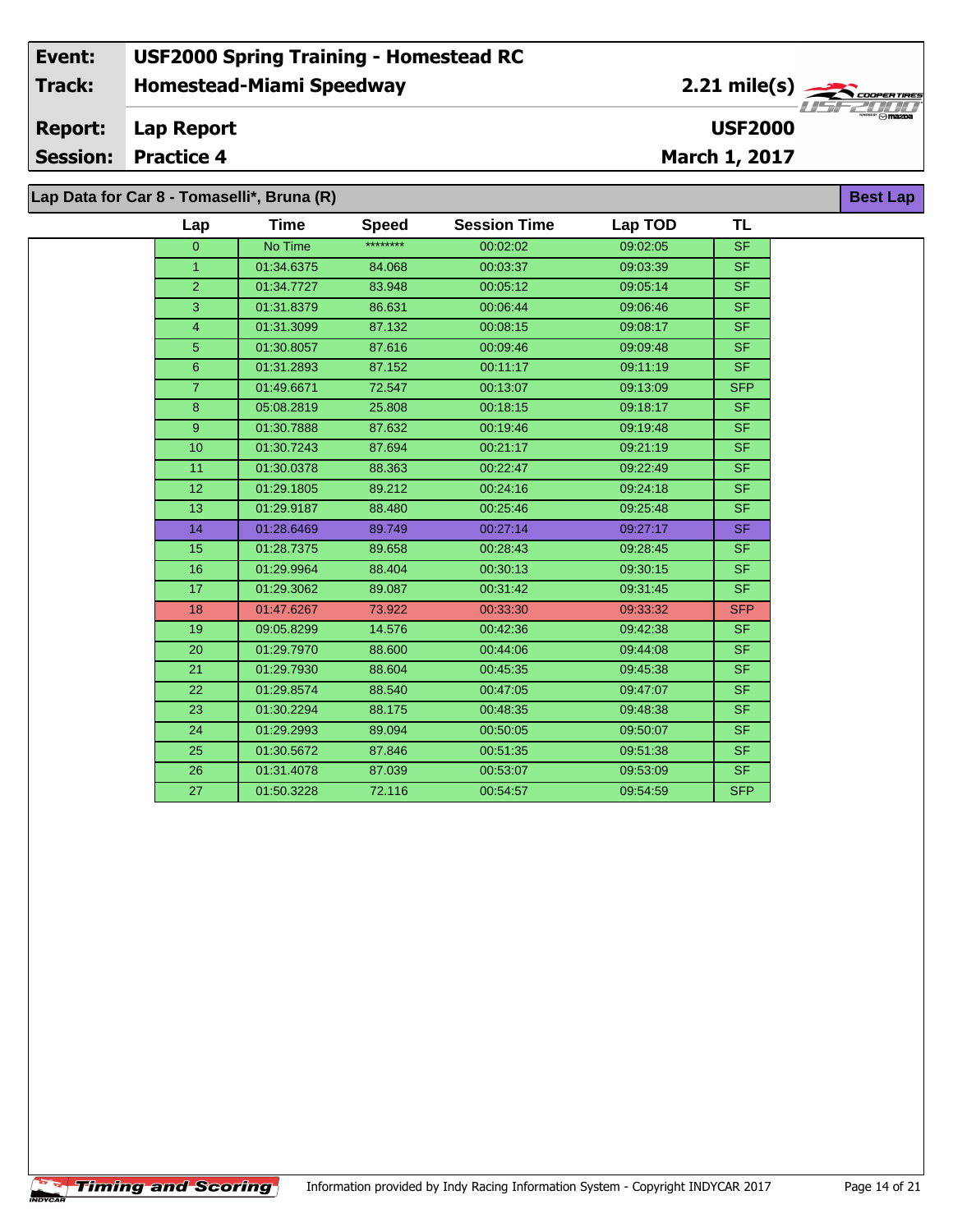| Lap             | Time       | <b>Speed</b> | <b>Session Time</b> | Lap TOD  | <b>TL</b>  |
|-----------------|------------|--------------|---------------------|----------|------------|
| $\overline{0}$  | No Time    | ********     | 00:02:12            | 09:02:14 | <b>SF</b>  |
| 1.              | 01:27.4321 | 90.996       | 00:03:39            | 09:03:42 | <b>SF</b>  |
| $\overline{2}$  | 01:27.0874 | 91.356       | 00:05:06            | 09:05:09 | <b>SF</b>  |
| 3               | 01:26.6514 | 91.816       | 00:06:33            | 09:06:35 | <b>SF</b>  |
| $\overline{4}$  | 01:26.4119 | 92.071       | 00:07:60            | 09:08:02 | <b>SF</b>  |
| 5 <sup>5</sup>  | 01:25.7255 | 92.808       | 00:09:25            | 09:09:27 | SF.        |
| 6               | 01:31.9551 | 86.520       | 00:10:57            | 09:10:59 | <b>SF</b>  |
| $\overline{7}$  | 01:25.8045 | 92.722       | 00:12:23            | 09:12:25 | <b>SF</b>  |
| 8               | 01:36.9454 | 82.067       | 00:13:60            | 09:14:02 | <b>SFP</b> |
| 9 <sup>°</sup>  | 07:26.3527 | 17.824       | 00:21:26            | 09:21:29 | <b>SF</b>  |
| 10 <sup>1</sup> | 01:26.1239 | 92.379       | 00:22:52            | 09:22:55 | <b>SF</b>  |
| 11              | 01:25.8418 | 92.682       | 00:24:18            | 09:24:21 | <b>SF</b>  |
| 12              | 01:25.6848 | 92.852       | 00:25:44            | 09:25:46 | <b>SF</b>  |
| 13              | 01:25.6793 | 92.858       | 00:27:010           | 09:27:12 | <b>SF</b>  |
| 14              | 01:25.6138 | 92.929       | 00:28:35            | 09:28:37 | SF.        |
| 15              | 01:25.7701 | 92.760       | 00:30:01            | 09:30:03 | <b>SF</b>  |
| 16              | 01:36.9847 | 82.034       | 00:31:38            | 09:31:40 | <b>SFP</b> |
| 17              | 08:15.8413 | 16.045       | 00:39:54            | 09:39:56 | <b>SF</b>  |
| 18              | 01:25.2335 | 93.344       | 00:41:19            | 09:41:21 | SF.        |
| 19              | 01:25.2133 | 93.366       | 00:42:44            | 09:42:47 | <b>SF</b>  |
| 20              | 01:25.0191 | 93.579       | 00:44:09            | 09:44:12 | <b>SF</b>  |
| 21              | 01:24.6822 | 93.951       | 00:45:34            | 09:45:36 | <b>SF</b>  |
| 22              | 01:25.0836 | 93.508       | 00:46:59            | 09:47:01 | <b>SF</b>  |
| 23              | 01:25.7419 | 92.790       | 00:48:25            | 09:48:27 | SF.        |
| 24              | 01:37.1970 | 81.854       | 00:50:02            | 09:50:04 | <b>SFP</b> |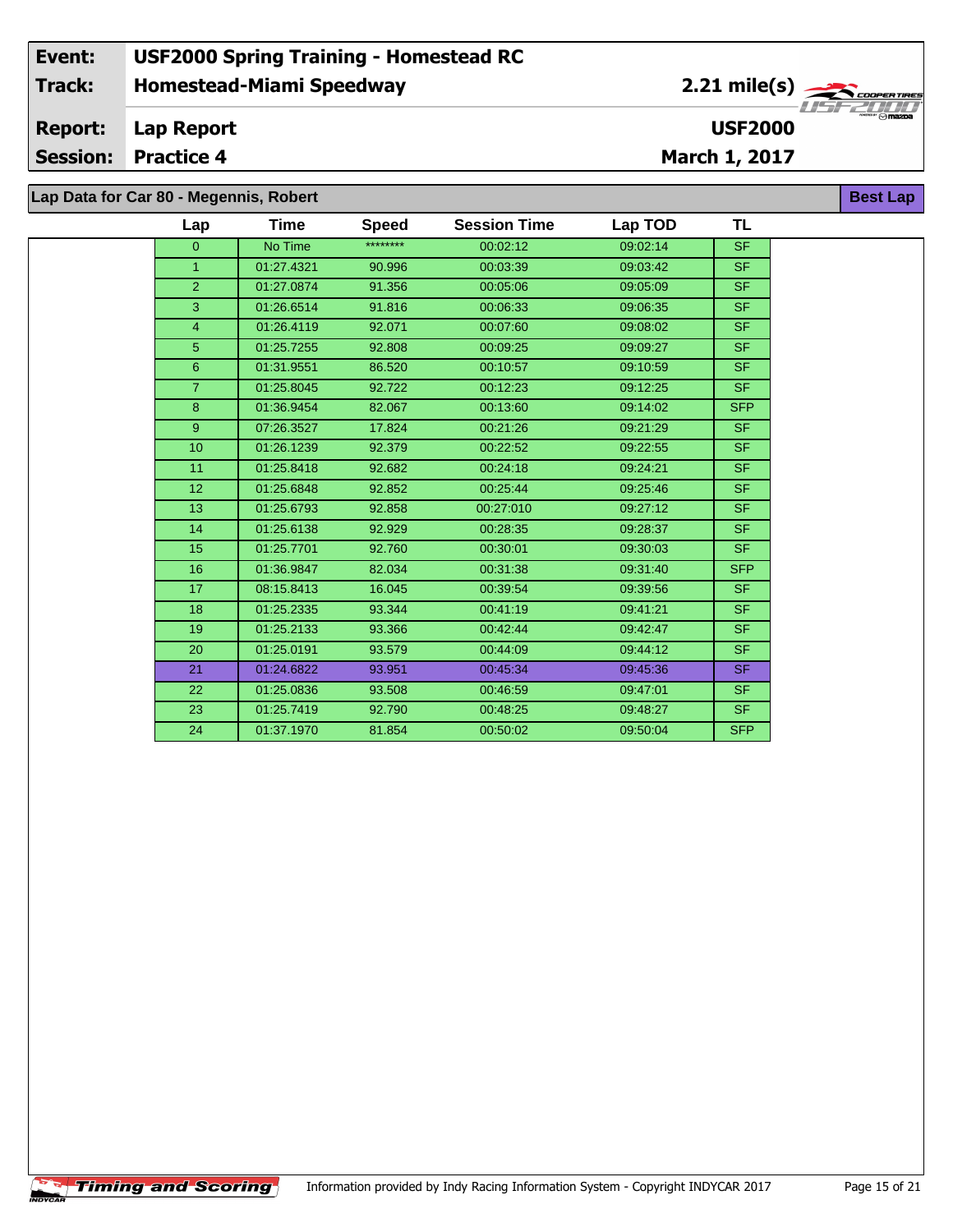**TL**

| Lap Data for Car 81 - Frederick, Kaylen (R) |     |      |       |  |
|---------------------------------------------|-----|------|-------|--|
|                                             | Lap | Time | Speed |  |

| Lap             | Time       | <b>Speed</b> | <b>Session Time</b> | Lap TOD  | TL         |
|-----------------|------------|--------------|---------------------|----------|------------|
| $\overline{0}$  | No Time    | ********     | 00:02:16            | 09:02:18 | <b>SF</b>  |
| 1               | 01:26.9797 | 91.470       | 00:03:43            | 09:03:45 | SF.        |
| $\overline{2}$  | 01:27.7954 | 90.620       | 00:05:10            | 09:05:13 | SF.        |
| 3               | 01:25.9273 | 92.590       | 00:06:36            | 09:06:38 | SF.        |
| 4               | 01:25.6717 | 92.866       | 00:08:02            | 09:08:04 | SF.        |
| 5               | 01:25.2326 | 93.345       | 00:09:27            | 09:09:29 | SF.        |
| $6\phantom{1}$  | 01:25.4120 | 93.149       | 00:10:53            | 09:10:55 | SF.        |
| $\overline{7}$  | 01:40.7534 | 78.965       | 00:12:33            | 09:12:36 | <b>SFP</b> |
| 8               | 08:09.4090 | 16.256       | 00:20:43            | 09:20:45 | SF.        |
| $9^{\circ}$     | 01:25.1337 | 93.453       | 00:22:08            | 09:22:10 | SF.        |
| 10              | 01:25.0641 | 93.529       | 00:23:33            | 09:23:35 | SF.        |
| 11              | 01:25.0386 | 93.558       | 00:24:58            | 09:25:00 | SF.        |
| 12 <sup>2</sup> | 01:24.4475 | 94.212       | 00:26:22            | 09:26:25 | <b>SF</b>  |
| 13              | 01:24.3181 | 94.357       | 00:27:47            | 09:27:49 | <b>SF</b>  |
| 14              | 01:24.3261 | 94.348       | 00:29:11            | 09:29:13 | SF.        |
| 15              | 01:38.6041 | 80.686       | 00:30:50            | 09:30:52 | <b>SFP</b> |
| 16              | 08:49.2136 | 15.034       | 00:39:39            | 09:39:41 | SF.        |
| 17              | 01:25.6140 | 92.929       | 00:41:05            | 09:41:07 | SF.        |
| 18              | 01:46.7573 | 74.524       | 00:42:51            | 09:42:53 | SF.        |
| 19              | 01:25.0840 | 93.508       | 00:44:16            | 09:44:19 | SF.        |
| 20              | 01:24.9462 | 93.659       | 00:45:41            | 09:45:43 | SF.        |
| 21              | 01:40.0899 | 79.489       | 00:47:21            | 09:47:24 | <b>SFP</b> |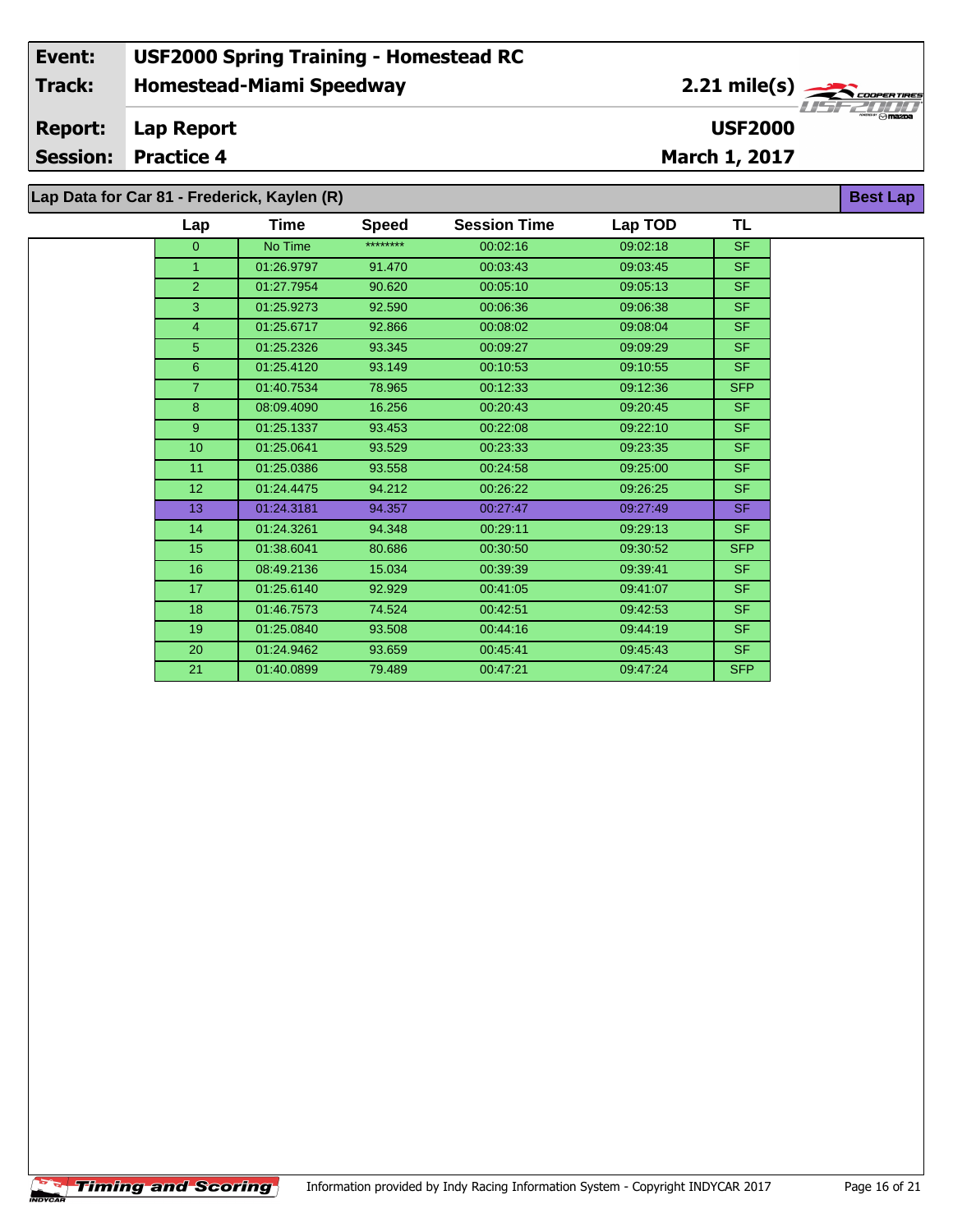# **Lap Data for Car 82 - Agren, Ayla**

÷.

| Lap             | Time       | <b>Speed</b> | <b>Session Time</b> | Lap TOD  | <b>TL</b>                |
|-----------------|------------|--------------|---------------------|----------|--------------------------|
| $\overline{0}$  | No Time    | ********     | 00:02:02            | 09:02:05 | <b>SF</b>                |
| $\mathbf{1}$    | 01:28.0949 | 90.312       | 00:03:30            | 09:03:33 | <b>SF</b>                |
| 2 <sup>1</sup>  | 01:27.1299 | 91.312       | 00:04:58            | 09:04:60 | <b>SF</b>                |
| 3               | 01:26.5354 | 91.939       | 00:06:24            | 09:06:26 | <b>SF</b>                |
| $\overline{4}$  | 01:26.8967 | 91.557       | 00:07:51            | 09:07:53 | SF.                      |
| 5 <sup>5</sup>  | 01:26.0856 | 92.420       | 00:09:17            | 09:09:19 | SF.                      |
| 6               | 01:25.9427 | 92.573       | 00:10:43            | 09:10:45 | SF.                      |
| $\overline{7}$  | 01:48.1730 | 73.549       | 00:12:31            | 09:12:33 | <b>SFP</b>               |
| 8               | 05:27.8133 | 24.270       | 00:17:59            | 09:18:01 | <b>SF</b>                |
| 9 <sup>°</sup>  | 01:26.7965 | 91.663       | 00:19:26            | 09:19:28 | SF.                      |
| 10 <sup>1</sup> | 01:26.0427 | 92.466       | 00:20:52            | 09:20:54 | <b>SF</b>                |
| 11              | 01:26.0814 | 92.424       | 00:22:18            | 09:22:20 | <b>SF</b>                |
| 12              | 01:25.9983 | 92.513       | 00:23:44            | 09:23:46 | SF.                      |
| 13              | 01:25.8161 | 92.710       | 00:25:010           | 09:25:12 | $\overline{\mathsf{SF}}$ |
| 14              | 01:25.7369 | 92.796       | 00:26:35            | 09:26:38 | SF                       |
| 15              | 01:42.5642 | 77.571       | 00:28:18            | 09:28:20 | <b>SFP</b>               |
| 16              | 11:27.1027 | 11.579       | 00:39:45            | 09:39:47 | SF.                      |
| 17              | 01:27.3113 | 91.122       | 00:41:12            | 09:41:15 | SF.                      |
| 18              | 01:26.8137 | 91.645       | 00:42:39            | 09:42:41 | <b>SF</b>                |
| 19              | 01:26.3705 | 92.115       | 00:44:06            | 09:44:08 | <b>SF</b>                |
| 20              | 01:25.6770 | 92.860       | 00:45:31            | 09:45:34 | SF.                      |
| 21              | 01:25.4814 | 93.073       | 00:46:57            | 09:46:59 | SF.                      |
| 22              | 01:26.0415 | 92.467       | 00:48:23            | 09:48:25 | SF.                      |
| 23              | 01:41.3850 | 78.473       | 00:50:04            | 09:50:06 | <b>SFP</b>               |

**Best Lap**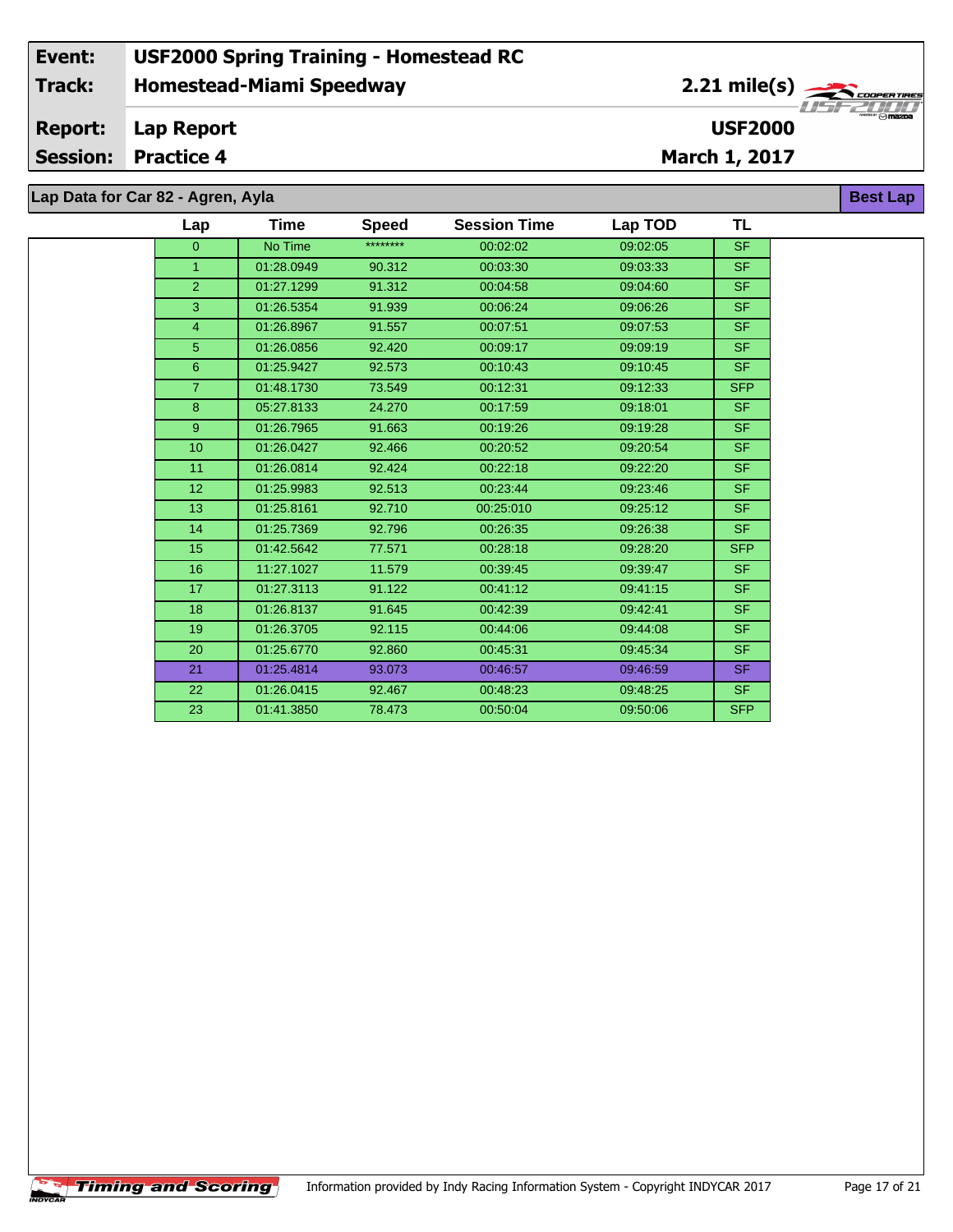**Lap Data for Car 9 - Franzoni, Victor**

| Lap            | Time       | <b>Speed</b> | <b>Session Time</b> | Lap TOD  | TL         |
|----------------|------------|--------------|---------------------|----------|------------|
| $\mathbf{0}$   | No Time    | ********     | 00:01:60            | 09:02:02 | <b>SF</b>  |
| 1              | 01:27.5874 | 90.835       | 00:03:27            | 09:03:29 | <b>SF</b>  |
| 2              | 01:26.5987 | 91.872       | 00:04:54            | 09:04:56 | <b>SF</b>  |
| 3              | 01:26.9476 | 91.503       | 00:06:21            | 09:06:23 | <b>SF</b>  |
| 4              | 01:26.4874 | 91.990       | 00:07:47            | 09:07:49 | <b>SF</b>  |
| 5              | 01:25.8648 | 92.657       | 00:09:13            | 09:09:15 | <b>SF</b>  |
| 6              | 01:25.8046 | 92.722       | 00:10:39            | 09:10:41 | <b>SF</b>  |
| $\overline{7}$ | 01:37.3430 | 81.732       | 00:12:16            | 09:12:18 | <b>SFP</b> |
| 8              | 09:13.1056 | 14.384       | 00:21:29            | 09:21:31 | <b>SF</b>  |
| 9              | 01:26.1992 | 92.298       | 00:22:56            | 09:22:58 | <b>SF</b>  |
| 10             | 01:25.8452 | 92.678       | 00:24:21            | 09:24:24 | <b>SF</b>  |
| 11             | 01:35.5629 | 83.254       | 00:25:57            | 09:25:59 | <b>SFP</b> |
| 12             | 13:33.8392 | 9.776        | 00:39:31            | 09:39:33 | <b>SF</b>  |
| 13             | 01:25.9799 | 92.533       | 00:40:57            | 09:40:59 | <b>SF</b>  |
| 14             | 01:26.1044 | 92.399       | 00:42:23            | 09:42:25 | <b>SF</b>  |
| 15             | 01:26.2950 | 92.195       | 00:43:49            | 09:43:51 | <b>SF</b>  |
| 16             | 01:36.3453 | 82.578       | 00:45:25            | 09:45:28 | <b>SFP</b> |
| 17             | 07:31.4350 | 17.624       | 00:52:57            | 09:52:59 | <b>SF</b>  |
| 18             | 01:26.3823 | 92.102       | 00:54:23            | 09:54:25 | <b>SF</b>  |
| 19             | 01:26.4199 | 92.062       | 00:55:50            | 09:55:52 | <b>SF</b>  |
| 20             | 01:38.9270 | 80.423       | 00:57:29            | 09:57:31 | <b>SFP</b> |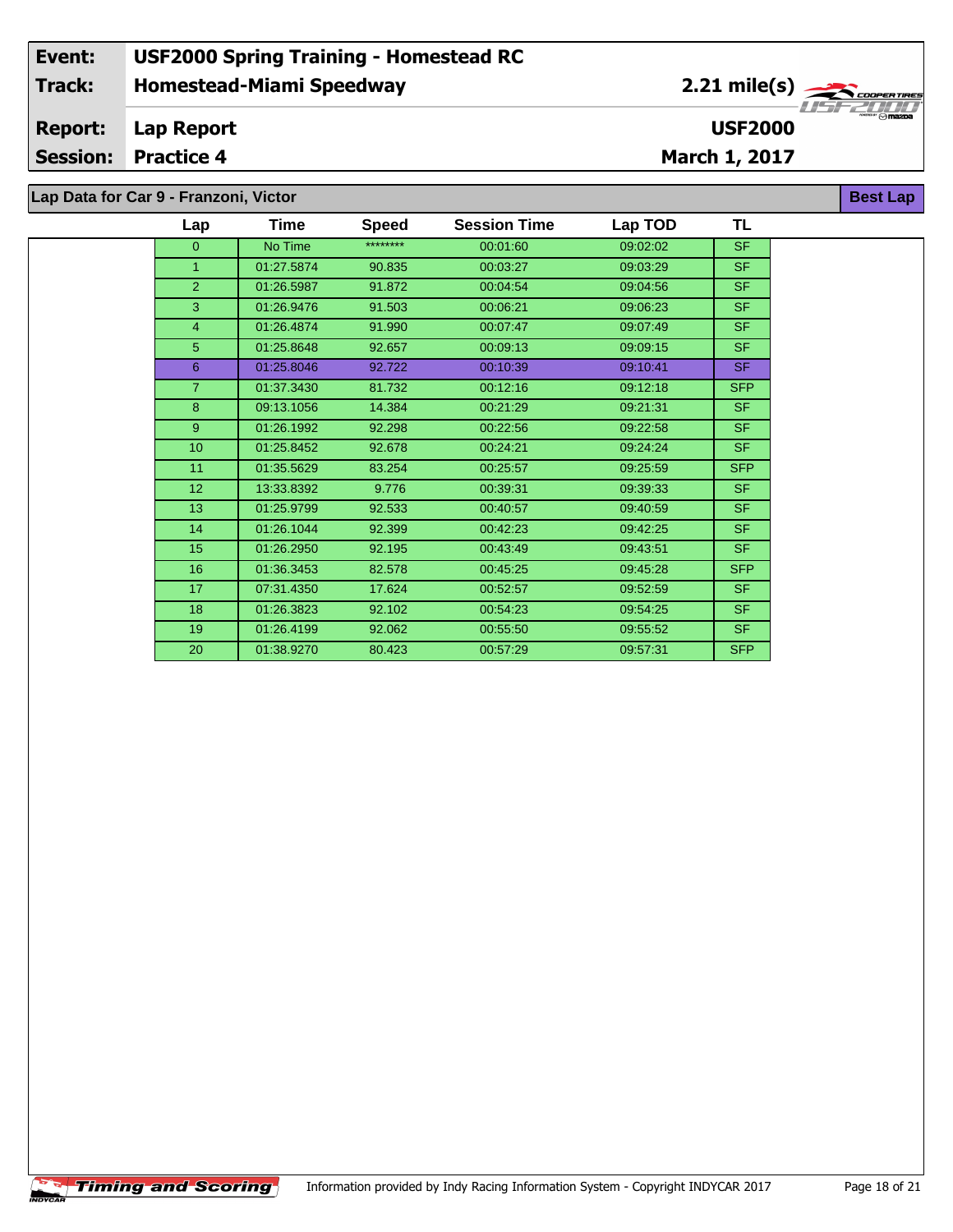#### **Event: USF2000 Spring Training - Homestead RC 2.21 mile(s) Track: Homestead-Miami Speedway** .<br>COOPERTIRE **Report: Lap Report USF2000 Session: Practice 4 March 1, 2017 Best Lap Lap Data for Car 90 - Thompson, Parker**

| ap Bala for Sar Jo - Hiompson, Fanci |                 |             |              |                     |          |            |  |
|--------------------------------------|-----------------|-------------|--------------|---------------------|----------|------------|--|
|                                      | Lap             | <b>Time</b> | <b>Speed</b> | <b>Session Time</b> | Lap TOD  | TL         |  |
|                                      | $\overline{0}$  | No Time     | ********     | 00:02:20            | 09:02:23 | <b>SF</b>  |  |
|                                      | $\mathbf{1}$    | 01:26.9863  | 91.463       | 00:03:47            | 09:03:50 | <b>SF</b>  |  |
|                                      | 2 <sup>1</sup>  | 01:25.8563  | 92.666       | 00:05:13            | 09:05:15 | <b>SF</b>  |  |
|                                      | 3               | 01:27.0549  | 91.391       | 00:06:40            | 09:06:42 | <b>SF</b>  |  |
|                                      | $\overline{4}$  | 01:25.9467  | 92.569       | 00:08:06            | 09:08:08 | <b>SF</b>  |  |
|                                      | 5 <sup>5</sup>  | 01:25.7362  | 92.796       | 00:09:32            | 09:09:34 | <b>SF</b>  |  |
|                                      | 6               | 01:37.3895  | 81.693       | 00:11:09            | 09:11:12 | <b>SFP</b> |  |
|                                      | $\overline{7}$  | 05:04.7333  | 26.108       | 00:16:14            | 09:16:16 | <b>SF</b>  |  |
|                                      | 8               | 01:26.0677  | 92.439       | 00:17:40            | 09:17:42 | <b>SF</b>  |  |
|                                      | 9 <sup>°</sup>  | 01:25.7845  | 92.744       | 00:19:06            | 09:19:08 | SF.        |  |
|                                      | 10              | 01:38.1155  | 81.088       | 00:20:44            | 09:20:46 | <b>SFP</b> |  |
|                                      | 11              | 03:42.7901  | 35.711       | 00:24:27            | 09:24:29 | <b>SF</b>  |  |
|                                      | 12 <sup>°</sup> | 01:25.7684  | 92.761       | 00:25:53            | 09:25:55 | SF.        |  |
|                                      | 13 <sup>°</sup> | 01:25.9063  | 92.613       | 00:27:18            | 09:27:21 | <b>SF</b>  |  |
|                                      | 14              | 01:25.7150  | 92.819       | 00:28:44            | 09:28:46 | SF.        |  |
|                                      | 15              | 01:37.9441  | 81.230       | 00:30:22            | 09:30:24 | SFP        |  |
|                                      | 16              | 09:11.5343  | 14.425       | 00:39:34            | 09:39:36 | <b>SF</b>  |  |
|                                      | 17              | 01:25.8404  | 92.684       | 00:40:60            | 09:41:02 | <b>SF</b>  |  |
|                                      | 18              | 01:25.6280  | 92.914       | 00:42:25            | 09:42:27 | <b>SF</b>  |  |
|                                      | 19              | 01:25.7982  | 92.729       | 00:43:51            | 09:43:53 | SF.        |  |
|                                      | 20              | 01:25.8275  | 92.698       | 00:45:17            | 09:45:19 | SF.        |  |
|                                      | 21              | 01:36.9562  | 82.058       | 00:46:54            | 09:46:56 | <b>SFP</b> |  |
|                                      | 22              | 05:04.3965  | 26.137       | 00:51:58            | 09:52:00 | <b>SF</b>  |  |
|                                      | 23              | 01:28.3839  | 90.016       | 00:53:27            | 09:53:29 | <b>SF</b>  |  |
|                                      | 24              | 01:24.8552  | 93.760       | 00:54:51            | 09:54:54 | SF.        |  |
|                                      | 25              | 01:24.8296  | 93.788       | 00:56:16            | 09:56:18 | <b>SF</b>  |  |
|                                      | 26              | 01:44.1179  | 76.413       | 00:58:00            | 09:58:03 | <b>SFP</b> |  |
|                                      |                 |             |              |                     |          |            |  |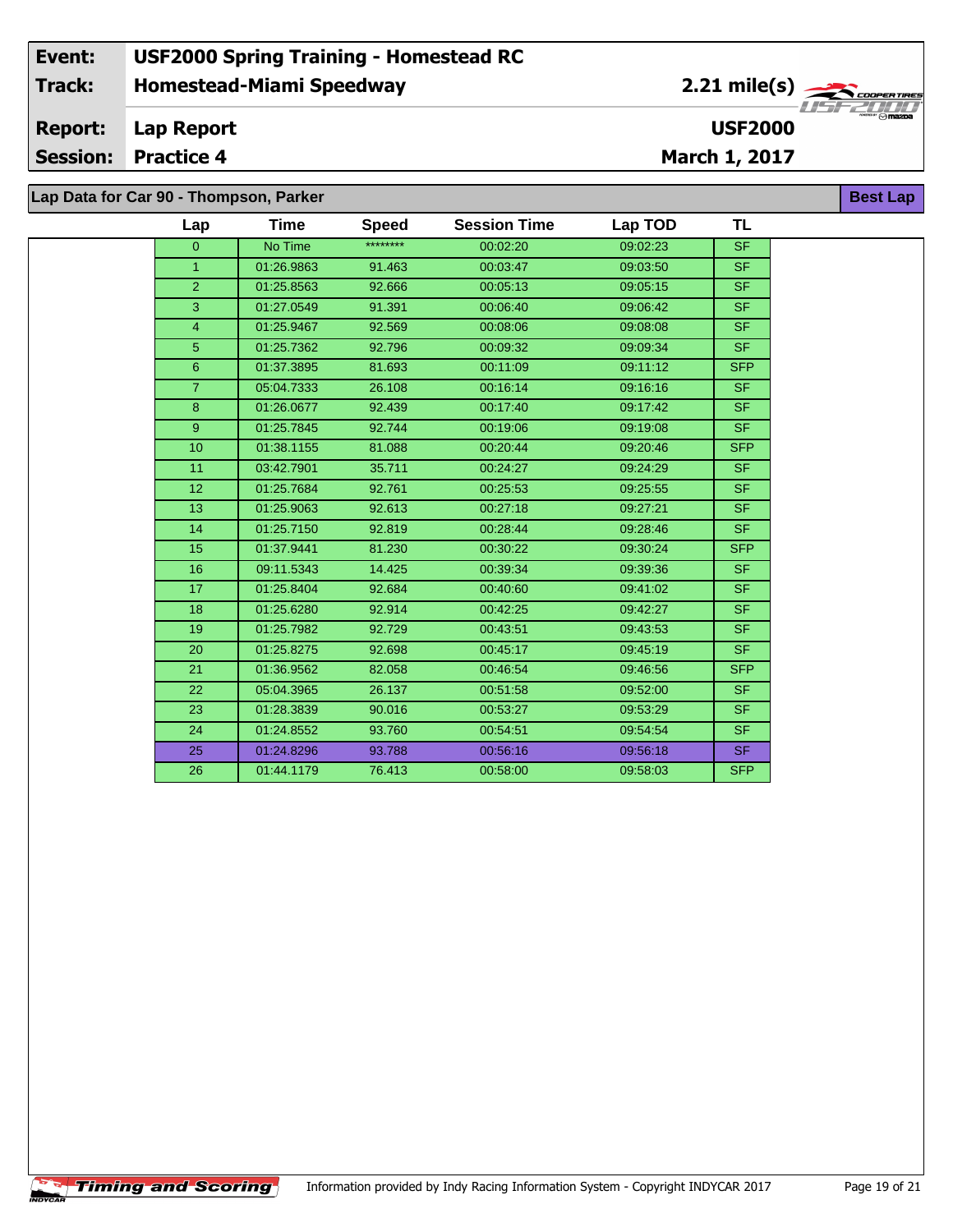### **Event: USF2000 Spring Training - Homestead RC 2.21 mile(s) Track: Homestead-Miami Speedway** COOPERTIRE *CODPER TIRE*<br> $\frac{1}{2}$  / 1 / 1 / 1<br>Omazoa **Report: Lap Report USF2000 Session: Practice 4 March 1, 2017 Best Lap**

| Lap Data for Car 91 - Gabin, Luke |                 |             |              |                     |          |            |  |  |  |  |
|-----------------------------------|-----------------|-------------|--------------|---------------------|----------|------------|--|--|--|--|
|                                   | Lap             | <b>Time</b> | <b>Speed</b> | <b>Session Time</b> | Lap TOD  | <b>TL</b>  |  |  |  |  |
|                                   | $\overline{0}$  | No Time     | ********     | 00:02:22            | 09:02:24 | <b>SF</b>  |  |  |  |  |
|                                   |                 | 01:28.1912  | 90.213       | 00:03:50            | 09:03:52 | SF.        |  |  |  |  |
|                                   | $\overline{2}$  | 01:27.5182  | 90.907       | 00:05:17            | 09:05:20 | SF.        |  |  |  |  |
|                                   | 3               | 01:28.1942  | 90.210       | 00:06:46            | 09:06:48 | SF.        |  |  |  |  |
|                                   | 4               | 01:37.3413  | 81.733       | 00:08:23            | 09:08:25 | <b>SFP</b> |  |  |  |  |
|                                   | 5 <sup>5</sup>  | 32:39.6003  | 4.060        | 00:41:03            | 09:41:05 | SF.        |  |  |  |  |
|                                   | 6               | 01:27.5289  | 90.896       | 00:42:30            | 09:42:32 | SF.        |  |  |  |  |
|                                   |                 | 01:26.0166  | 92.494       | 00:43:56            | 09:43:58 | SF.        |  |  |  |  |
|                                   | 8               | 01:26.0845  | 92.421       | 00:45:22            | 09:45:24 | SF.        |  |  |  |  |
|                                   | 9               | 01:27.0211  | 91.426       | 00:46:49            | 09:46:51 | SF.        |  |  |  |  |
|                                   | 10 <sup>°</sup> | 01:26.5902  | 91.881       | 00:48:16            | 09:48:18 | SF.        |  |  |  |  |
|                                   | 11              | 01:26.4239  | 92.058       | 00:49:42            | 09:49:44 | SF.        |  |  |  |  |
|                                   | 12 <sup>2</sup> | 01:39.7869  | 79.730       | 00:51:22            | 09:51:24 | SFP        |  |  |  |  |
|                                   | 13              | 06:56.3050  | 19.111       | 00:58:18            | 09:58:21 | <b>SFP</b> |  |  |  |  |